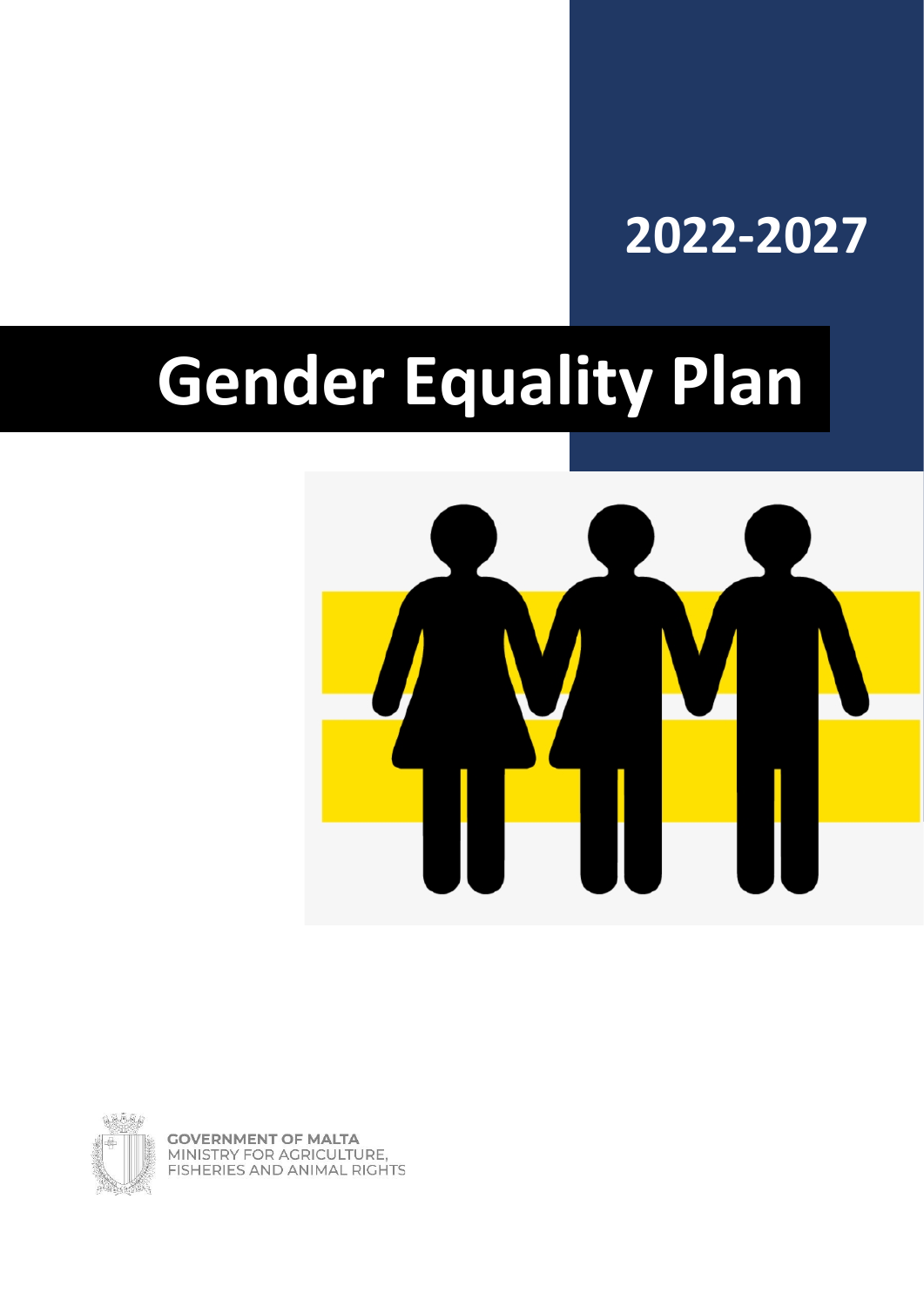#### **Contents**

| 1.1 |                                                                                                                                                                                                              |  |
|-----|--------------------------------------------------------------------------------------------------------------------------------------------------------------------------------------------------------------|--|
| 1.2 |                                                                                                                                                                                                              |  |
|     |                                                                                                                                                                                                              |  |
|     |                                                                                                                                                                                                              |  |
|     | Action 2: Strive for all gender representation and/or Gender Equality on Ministry Government                                                                                                                 |  |
|     | Action 3: Increase nomination of female Ministry officers for ownership of budget, simplification,<br>additional, electoral manifesto measures, and project leadership of EU funded projects.  8             |  |
|     | Action 4: To ensure a mixed representation of genders on recruitment and interviewing boards.  9                                                                                                             |  |
|     | Action 5: Communication and implementation of gender sensitive content in all formal                                                                                                                         |  |
|     | Action 6: To extend the possibility of teleworking and/or remote working for all staff members                                                                                                               |  |
|     | Action 7: Staff returning to work after availing themselves of parental leave, will have their service<br>in grade reckoned for up to 12 months therefore their years in service will continue to accumulate |  |
|     | Action 8: Promote Public, Governmental and/or NGO gender-based violence, harassment and                                                                                                                      |  |
|     | Action 9: To organize and/or attend gender equality, diversity and inclusion training and<br>information talks by public service bodies, competent authorities, service providers and/or NGOs.               |  |
|     | Action 10: Address gender stereotyping in the agriculture and fisheries sectors 15                                                                                                                           |  |
|     | Action 11: Tying supervisors' performance bonuses to diversity and inclusion objectives, and the                                                                                                             |  |
|     |                                                                                                                                                                                                              |  |
|     |                                                                                                                                                                                                              |  |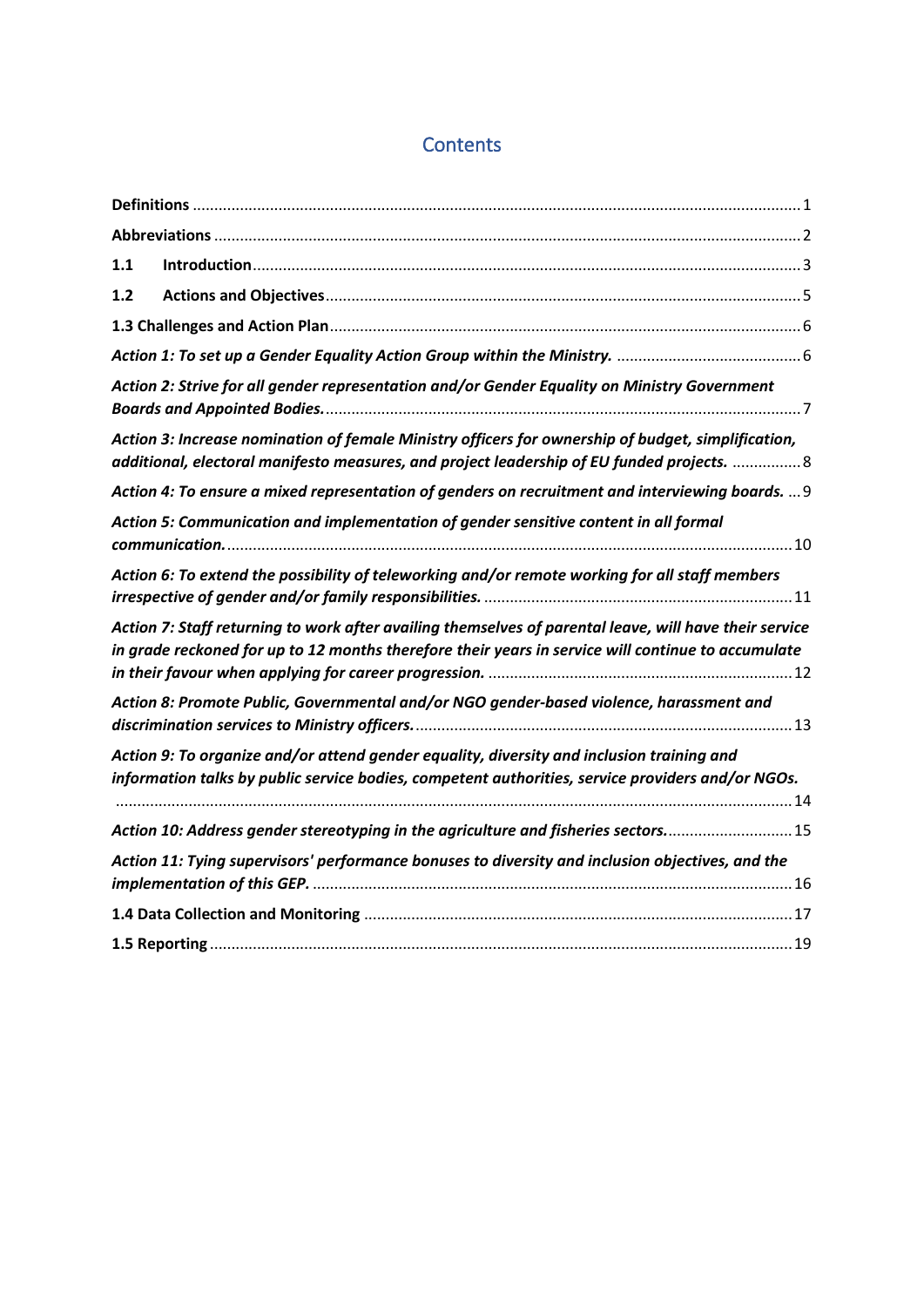#### <span id="page-2-0"></span>Definitions

**Female** refers to biologically based references to the sex of a woman

**Gender** refers to social attributes and opportunities associated with being female and male and to the relationships between women and men and girls and boys, as well as to the relations between women and those between men

**Gender Identity** refers to each person's deeply felt internal and individual experience of gender, which may or may not correspond to the sex assigned at birth, including the personal sense of body (which may involve, if freely chosen, modification of bodily appearance or function, by medical, surgical, or other means) and other expressions of gender, including dress, speech and mannerisms

While the data collection for MAFA only considers sex-disaggregated data for men and women, it will be important to also consider non-binary gender for data collection in future publications, where possible. Non-binary is an umbrella term for gender identities that fall outside the gender binary of men or women. This includes individuals whose gender identity is neither exclusively man nor woman, a combination of man and woman or between or beyond genders.

**Male** refers to biologically based references to the sex of a man

**Sex** refers to the biological attribute that distinguish male, female and intersex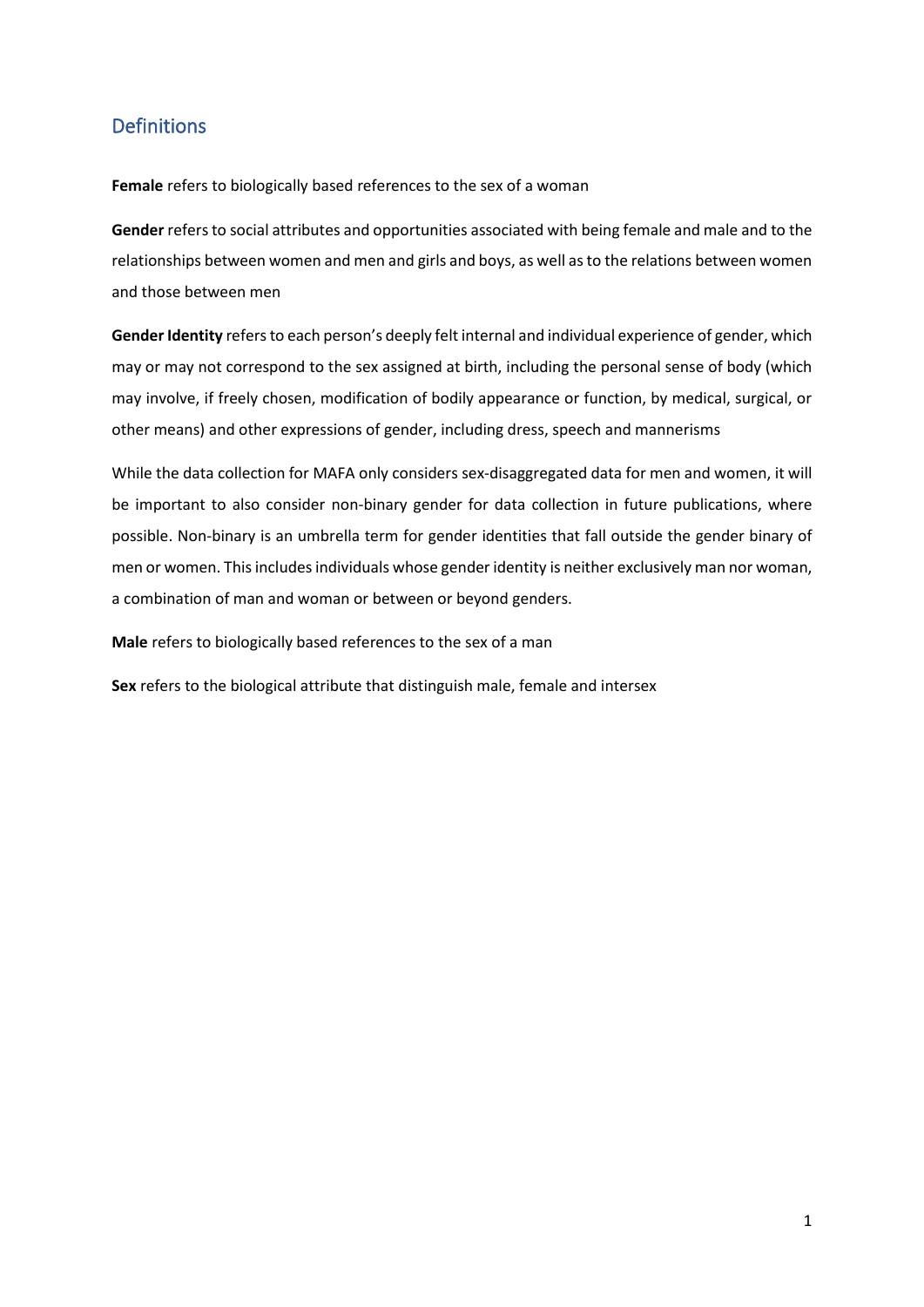#### <span id="page-3-0"></span>Abbreviations

- **CEO** Chief Executive Officer
- **DCS** Director of Corporate Services
- **EIGE** European Institute for Gender Equality
- **EPU** Events and Promotion Unit
- **EU** European Union
- **GEP** Gender Equality Plan
- **MAFA** Ministry for Agriculture, Fisheries, and Animal Rights
- **NCPE** National Commission for the Promotion of Equality
- **OPM** Office of the Prime Minister
- **PDPID** Policy Development and Programme Implementation Directorate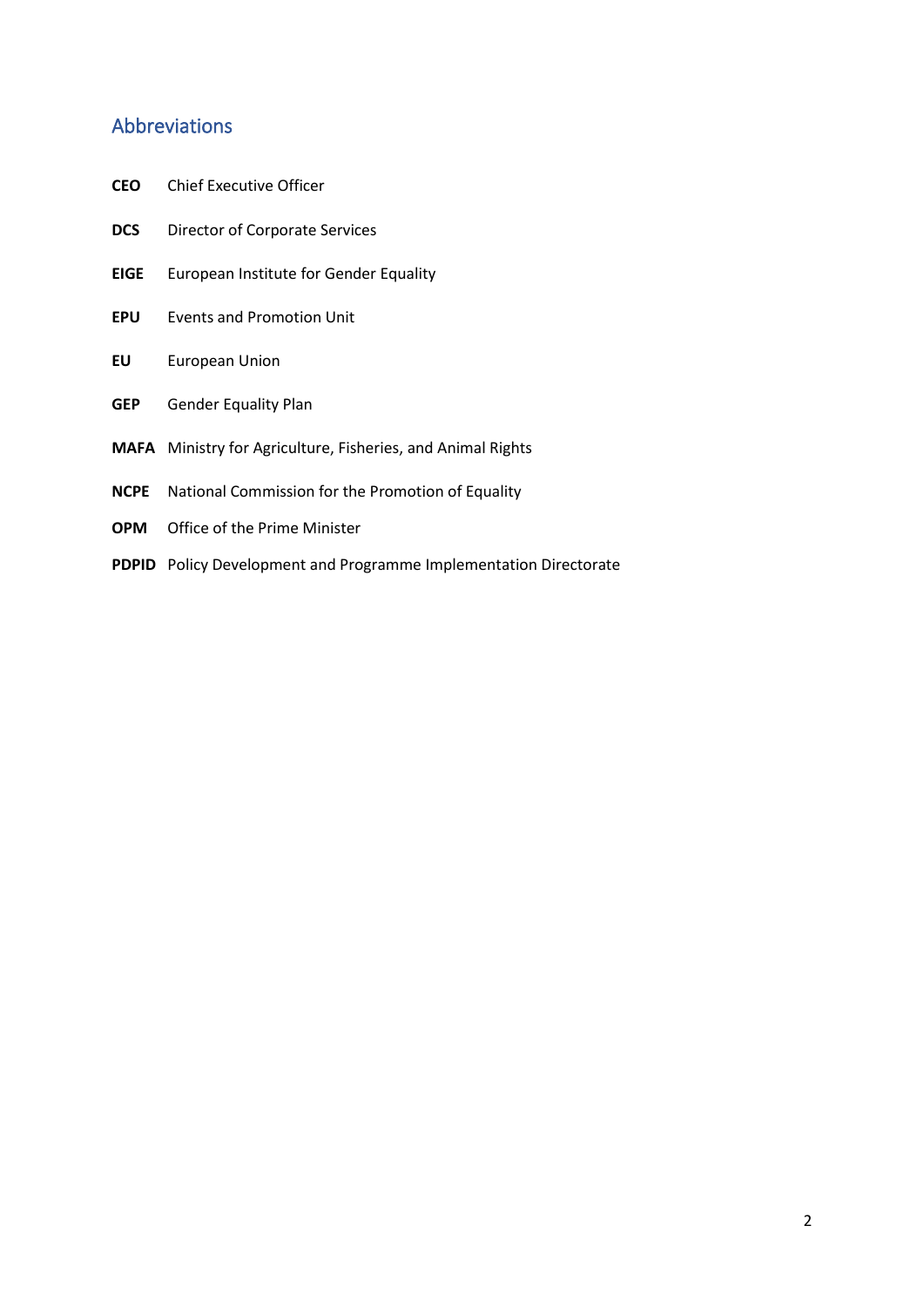#### <span id="page-4-0"></span>1.1 Introduction

This Gender Equality Plan (GEP) was developed for the Ministry for Agriculture, Fisheries, and Animal Rights (MAFA) based on an analysis of an internal gender audit, meetings with stakeholder involved in the GEP implementation, as well as a review of the policies and practices presently applied by MAFA.

Presently, MAFA already has a commitment to follow the main areas covered by GEP's and has policies and practices in place which are aligned with the Maltese Legislation. Such principles covering the recommended areas of the GEP include:

#### *1. Work-life balance and organisational culture*

- a. The provision of good working conditions for all staff, including staff members with special needs, which will allow all staff, irrespective of gender, to have the flexibility for a healthy work-life balance and a safe working environment to enable staff to reach optimal performance levels.
	- $\circ$  These principles are also highlighted in the Employment and Industrial Relations Act (Cap. 452 of the Laws of Malta) and subsidiary legislation (Organisation of Working Time Regulations – SL 452.87), the Occupational Health and Safety Authority Act (Cap. 424 of the Laws of Malta) and subsidiary legislation (Workplace (Minimum Health and Safety Requirements) Regulations – SL 424.15), the Government of Malta Policy Manual (Manual of Work-life balance measures).

#### *2. Gender balance in Leadership and Decision Making*

a. Figure 1 illustrates the number of males and females in leading top management positions, namely General Directorship and Chief Executive Officer (CEO) posts.



*Figure 1*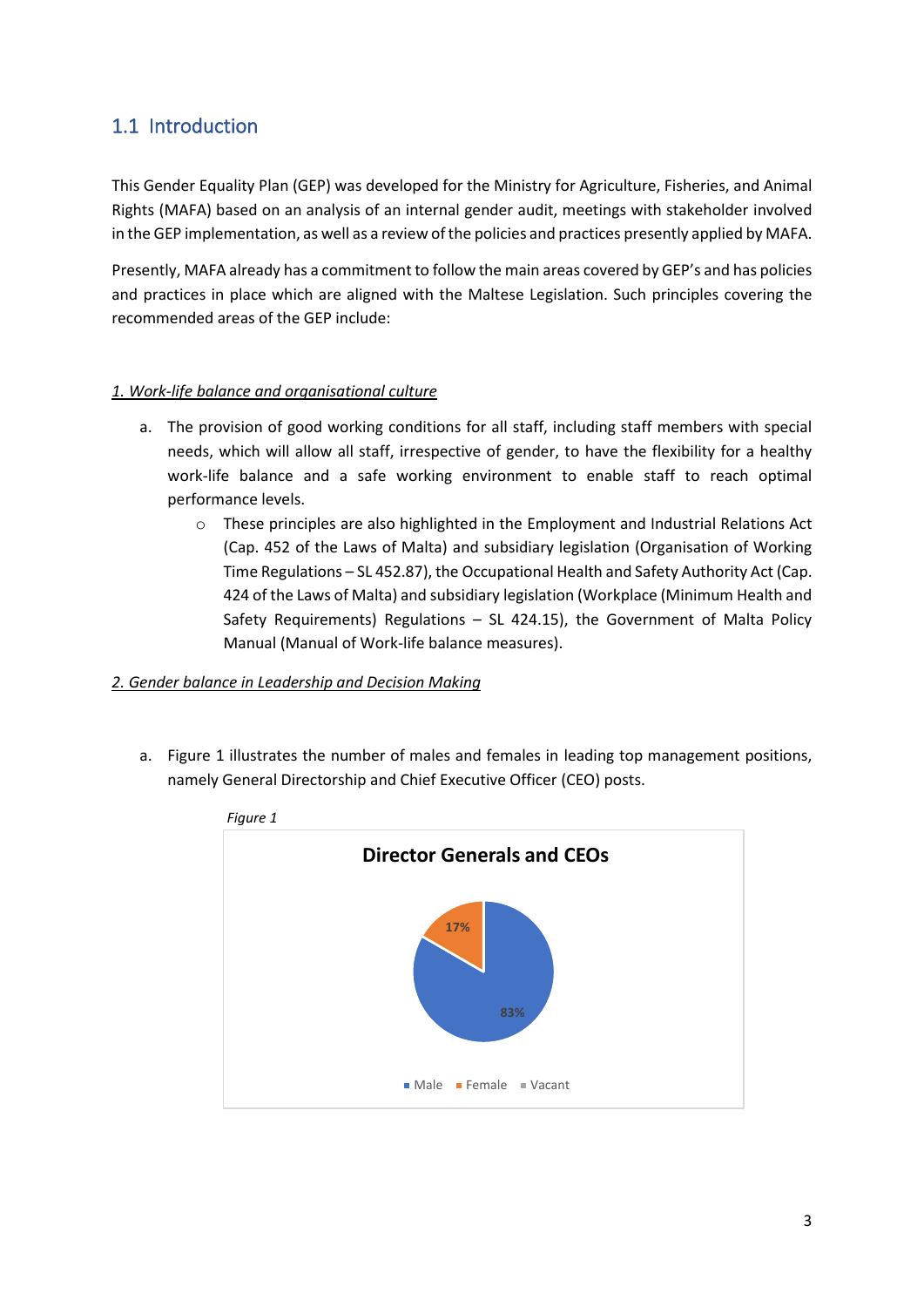b. Figure 2 illustrates the number of males and females holding Directorship Positions.



c. Figure 3 illustrates the number of males and females holding Assistant Directorship Positions.



#### *Figure 3*

#### *3. Gender Equality in Recruitment and Career Progression*

- a. Gender balance in recruitment and career progression ensuring equal opportunities at the stage of recruitment and subsequent career progression for all levels of staff, including top management grades.
	- o These principles are highlighted in the Employment and Industrial Relations Act (Cap. 452 of the Laws of Malta) and subsidiary legislation (Equal Treatment in Employment Regulations - SL 452.95), and Section 2.5 of the Government of Malta Policy Manual (Manual on Industrial Relations and the Selection and Appointment Process under Delegated Authority in the Malta Public Service [Version 4.17])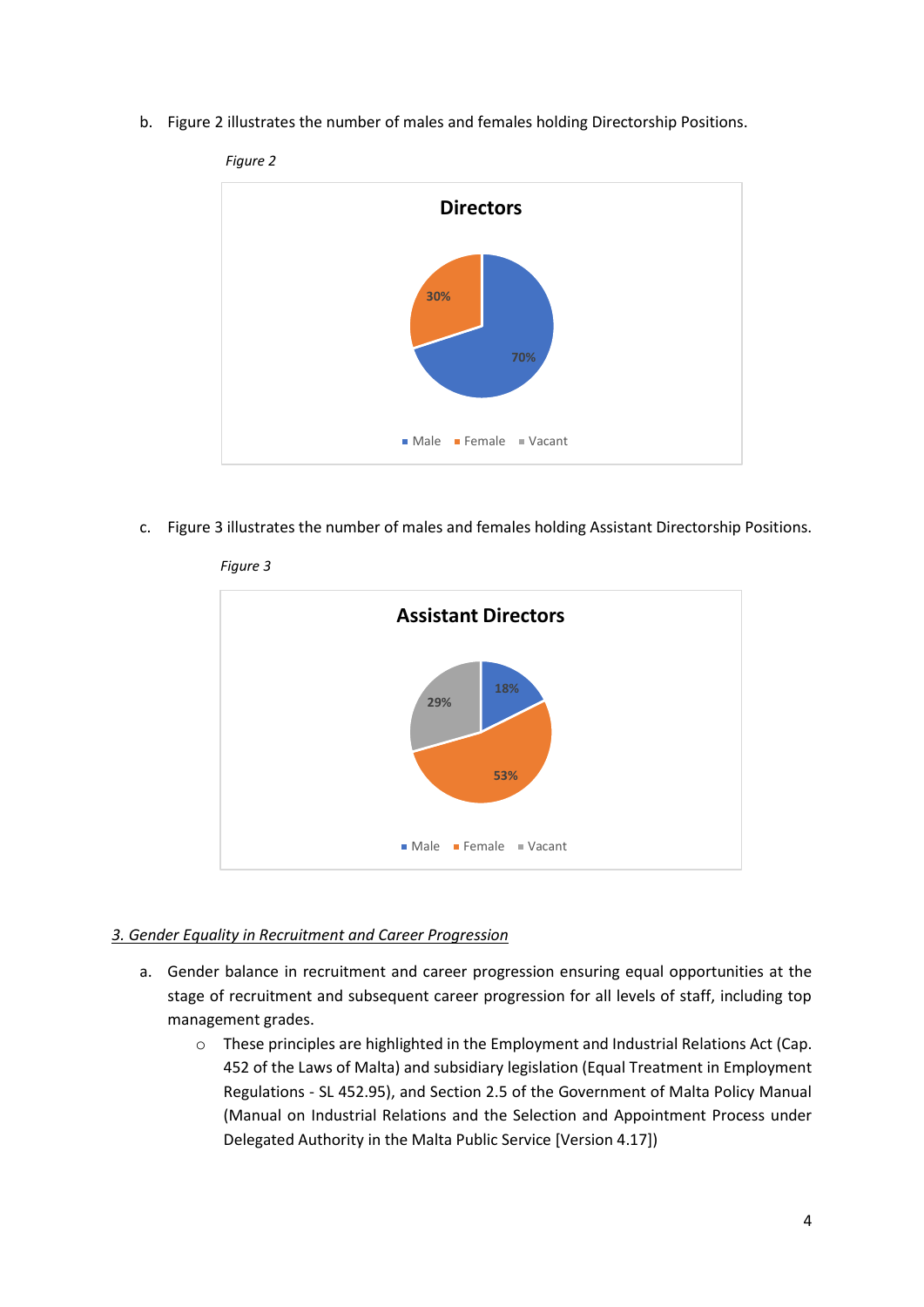#### *4. Measures against Gender-based Violence including Sexual Harassment*

- a. Non-discriminatory treatment based on the grounds of religion or religious beliefs, disability, age, sex, sexual orientation, political orientation and racial or ethnic origin.
	- $\circ$  These principles are also highlighted in the Employment and Industrial Relations Act (Cap. 452 of the Laws of Malta) and subsidiary legislation (Equal Treatment in Employment Regulations - SL 452.95), the Equality for Men and Women Act (Cap. 456 of the Laws of Malta), the Gender Identity, Gender Expression and Sex Characteristics Act (Cap. 540 of the Laws of Malta).
- b. Gender mattersin addressing gender-based violence that empower staff, amplify their voices, offer opportunities of redress, and promote acceptance of all gender identities and sexualities.
	- $\circ$  These principles are highlighted in Article 29 of the Employment and Industrial Relations Act (Cap. 452 of the Laws of Malta), the Equality for Men and Women Act (Cap. 456 of the Laws of Malta), Article 251A of the Criminal Code (Chapter 9 of the Laws of Malta).

Circular 15/2012 issued by the Office of the Prime Minister (OPM) also highlights the importance on gender mainstreaming asserting that gender mainstreaming "*will enhance the ability of employers to make the best use of human resources and improve productivity and competitiveness whilst giving employees the benefit equally in society. In practice it requires a pro-active approach, the need to identify those areas where any degree of inequality could potentially arise, assess the underlying causes of such inequalities and take necessary steps to bring about change*."

In response to the guidelines of the European Institute for Gender Equality (EIGE), which aim to "*identify and implement innovative strategies to promote cultural change and equal opportunities*", this GEP aims to identify gaps in MAFA's current policies and practices and to introduce new measures that better support gender equality within the Ministry. Although MAFA already adopts numerous measures that promote gender equality, the actions identified are presented in Section 1.2 along with a plan of action presented in Section 1.3.

# <span id="page-6-0"></span>1.2 Actions and Objectives

This action plan has been developed by the Policy Development and Programme Implementation Directorate (PDPID) who took the lead and coordinated the consultation and drafting process following meetings with the Director for Corporate Services (DCS), the Line Departments and entities falling under the Ministry's remit, together with consultation and approval by the Office of the Permanent Secretary. MAFA is also planning to appoint gender equality officers, who throughout the period covering this GEP, shall be overseeing and following up on progress on the challenges and actions which MAFA shall be implementing between the years 2022 to 2027.

The challenges and actions identified during the consultation process are outlined in Section 1.3. These will be monitored by MAFA's Gender Equality Officers to ensure their implementation.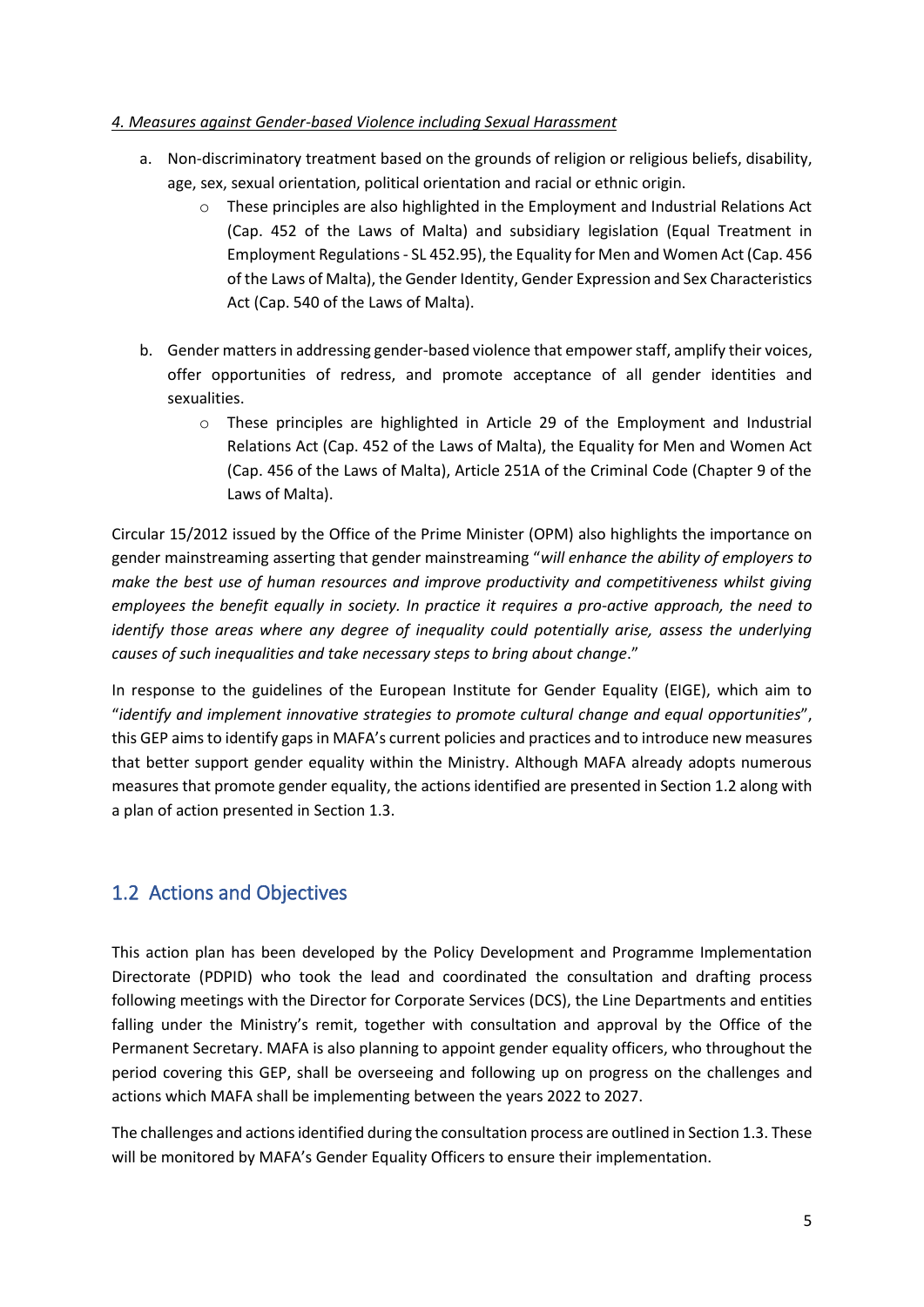#### 1.3 Challenges and Action Plan

# *Action 1: To set up a Gender Equality Action Group within the Ministry.*

|                           |                                       |                                                                                     |               |                        |                   |          | Timeline |             |              |
|---------------------------|---------------------------------------|-------------------------------------------------------------------------------------|---------------|------------------------|-------------------|----------|----------|-------------|--------------|
|                           |                                       |                                                                                     | <b>Direct</b> |                        |                   |          |          |             |              |
| Key Area                  | <b>Objectives</b>                     | Challenges                                                                          | <b>Target</b> | <b>Indirect Target</b> |                   | $\Omega$ | 0        | $\mathbf 0$ | $\mathbf{0}$ |
|                           |                                       |                                                                                     |               |                        | $\mathbf{\hat{}}$ |          | ີ        | C.          | 2            |
|                           |                                       |                                                                                     |               |                        |                   |          | 5        | b           |              |
| Gender<br><b>Equality</b> | <b>To</b>                             | promote and implement the To appoint one Gender Equality Officer                    | All staff     | N/A                    |                   |          |          |             |              |
| <b>Action Plan</b>        |                                       | Gender Equality Plan, an Action Group   from all MAFA Line Departments, Units       |               |                        | X                 |          |          |             |              |
|                           |                                       | is to be appointed with representatives   and Agencies falling under the Ministry's |               |                        |                   |          |          |             |              |
|                           | from all MAFA Line Departments, Units | remit in 2022                                                                       |               |                        |                   |          |          |             |              |
|                           | Agencies falling under the<br>and     |                                                                                     |               |                        |                   |          |          |             |              |
|                           | Ministry's remit.                     |                                                                                     |               |                        |                   |          |          |             |              |

<span id="page-7-0"></span>The successful implementation of a Gender Equality Plan requires the support of an action group that will monitor and implement it.

<span id="page-7-1"></span>**Goals:** During the first year of the plan, each line department will appoint one Gender Equality Officer.

**Action Plan:** The setting up of the Gender Equality Action Group will monitor the set action plan.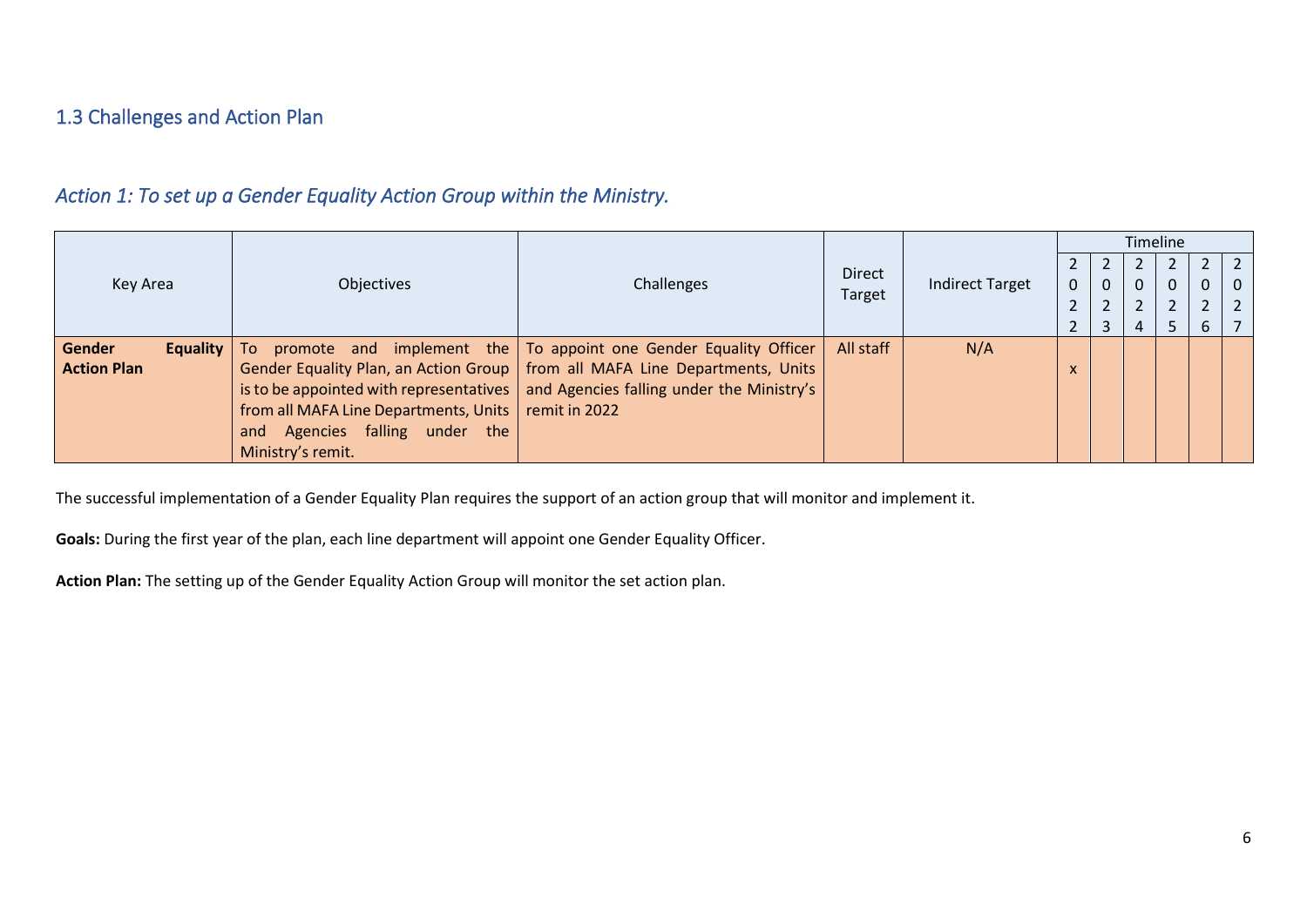### *Action 2: Strive for all gender representation and/or Gender Equality on Ministry Government Boards and Appointed Bodies.*

|                                     |                                                                        |                                                                                                                                                                                       |                                                        |                                                               |                                                           |                     |    | Timeline                      |                                     |                                                    |
|-------------------------------------|------------------------------------------------------------------------|---------------------------------------------------------------------------------------------------------------------------------------------------------------------------------------|--------------------------------------------------------|---------------------------------------------------------------|-----------------------------------------------------------|---------------------|----|-------------------------------|-------------------------------------|----------------------------------------------------|
| Key Area                            | Objectives                                                             | Challenges                                                                                                                                                                            | <b>Direct Target</b>                                   | Indirect<br>Target                                            | $\overline{2}$<br>$\pmb{0}$<br>$\mathbf{r}$<br>$\epsilon$ | 0<br>$\overline{2}$ | 0  | $\mathbf 0$<br>$\overline{2}$ | $\mathbf{2}$<br>0<br>$\overline{2}$ | 2 <sup>1</sup><br>$\overline{0}$<br>2 <sup>1</sup> |
|                                     |                                                                        |                                                                                                                                                                                       |                                                        |                                                               | $\mathbf{r}$<br>$\epsilon$                                | 3                   |    | 5                             | 6                                   | $\overline{7}$                                     |
| Integrating the gender<br>dimension | To strive for all gender representation $ $ To ensure<br><b>Bodies</b> | that all<br>genders<br>are<br>and/or Gender Equality on Ministry represented and/or equally represented<br>Government Boards and Appointed   in Ministry Boards and Appointed bodies. | Government<br>Boards and<br>Appointed<br><b>Bodies</b> | Ministy<br>Policy and its<br>sectoral<br><b>beneficiaries</b> | $\mathsf{x}$                                              | X.                  | X. | X                             |                                     | $\mathsf{x}$                                       |

<span id="page-8-0"></span>At present, in view that the agriculture and fisheries sectors are mostly male dominated sectors, government boards and appointed bodies include mostly male appointed representatives. However, the Ministry is also aware that female farmers and fishermen do exist and the Ministry aims to ensure partial or equal gender representation on its appointed boards and bodies.

**Goals:** The Ministry aims to ensure partial or equal gender representation on its appointed boards and bodies.

**Action Plan:** When appointing members on Government Boards and Bodies, the Ministry/Minister ensures all gender representation.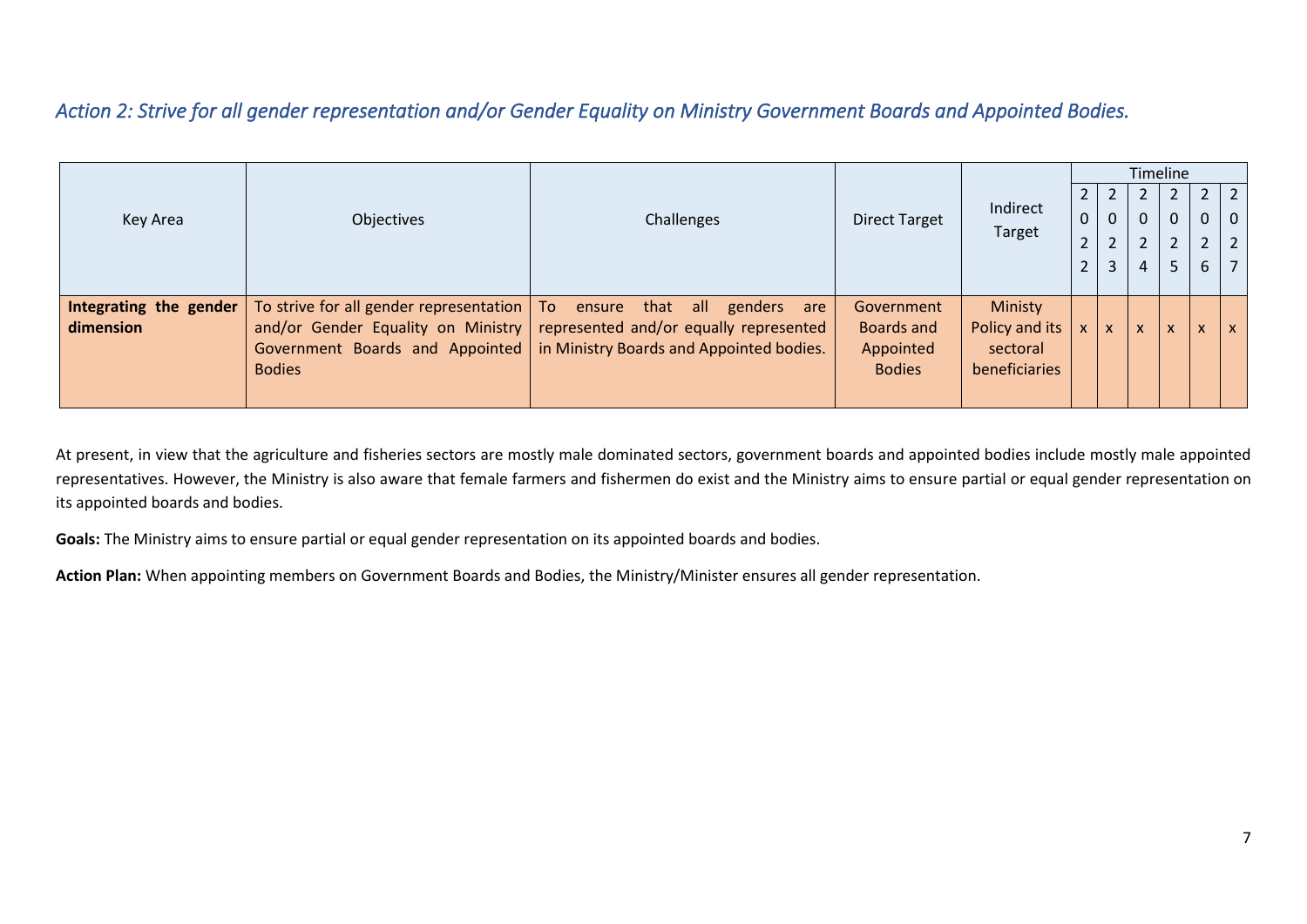*Action 3: Increase nomination of female Ministry officers for ownership of budget, simplification, additional, electoral manifesto measures, and project leadership of EU funded projects.* 

|                        |                                          |                                           |                      |               |                |          |   | Timeline |              |                |
|------------------------|------------------------------------------|-------------------------------------------|----------------------|---------------|----------------|----------|---|----------|--------------|----------------|
|                        |                                          |                                           |                      |               | 2              |          |   |          |              | $\overline{2}$ |
| Key Area               | Objectives                               | Challenges                                | <b>Direct Target</b> | Indirect      | $\mathbf 0$    | $\Omega$ | 0 | $\Omega$ | $\mathbf{0}$ | $\mathbf{0}$   |
|                        |                                          |                                           |                      | Target        | $\overline{2}$ |          | າ | ำ        | 2            | $\overline{2}$ |
|                        |                                          |                                           |                      |               | $\overline{2}$ | 3        | 4 | 5        | 6            | $\overline{7}$ |
|                        |                                          |                                           |                      |               |                |          |   |          |              |                |
| Integrating the gender | To showcase all genders' capabilities in | To ensure that female Ministry officers   | All staff            | Ministry      |                |          |   |          |              |                |
| dimension              | owning Ministry Budget, Simplification   | are nominated for ownership of budget,    |                      | Policy and    | $\mathsf{x}$   | X        | X |          | X            | $\mathsf{x}$   |
|                        | and Additional Measures, and leading     | simplification, additional, and EU Funded |                      | Ministry's    |                |          |   |          |              |                |
|                        | EU funded projects.                      | Project Leaderships.                      |                      | sectorial     |                |          |   |          |              |                |
|                        |                                          |                                           |                      | beneficiaries |                |          |   |          |              |                |

<span id="page-9-0"></span>Presently, the Ministry's Budget, Simplification and Additional Measures together with EU funded projects are mostly owned and led by male Ministry officers.

Goals: Increase the number of Budget, Simplification and Additional Measures owned and EU funded projects led by female Ministry officers in realising a more gender equal implementation approach.

**Action Plan:** When nominating owners for EU Funded Project Leadership and Measures such as Budget, Simplification, Additional and Electoral Manifesto, female representation is given equal consideration as that of males to ensure gender equality while showcasing all genders capabilities.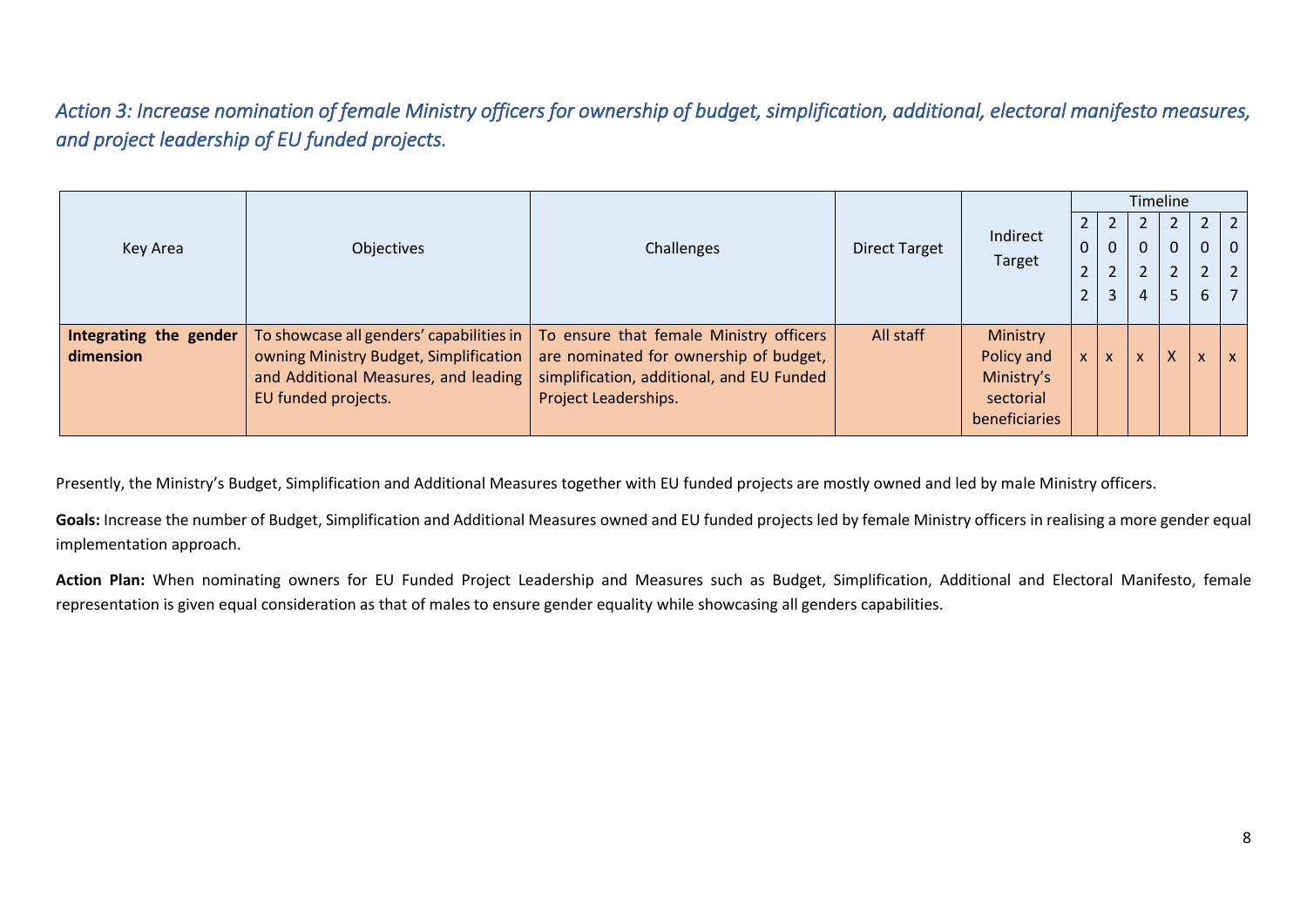### *Action 4: To ensure a mixed representation of genders on recruitment and interviewing boards.*

|                                 |                                                     |                                         |                      |          |                            |                                                      | Timeline                  |                             |                           |                |
|---------------------------------|-----------------------------------------------------|-----------------------------------------|----------------------|----------|----------------------------|------------------------------------------------------|---------------------------|-----------------------------|---------------------------|----------------|
|                                 |                                                     |                                         |                      |          |                            |                                                      |                           |                             |                           | $\sqrt{2}$     |
| Key Area                        | Objectives                                          | Challenges                              | <b>Direct Target</b> | Indirect | 0                          | $\Omega$                                             | $\Omega$                  | $\mathbf{0}$                | 0                         | $\overline{0}$ |
|                                 |                                                     |                                         |                      | Target   | $\mathbf{r}$<br>$\epsilon$ | $\overline{\phantom{a}}$                             | 2                         | $\overline{2}$              | $\mathcal{D}$             | $\overline{2}$ |
|                                 |                                                     |                                         |                      |          | $\overline{2}$             |                                                      | $\overline{4}$            | 5                           | 6                         | $\overline{7}$ |
|                                 |                                                     |                                         |                      |          |                            |                                                      |                           |                             |                           |                |
| Gender<br><b>Equality</b><br>in | To<br>balance<br>gender<br>promote<br>$\mathsf{in}$ | To ensure a mixed representation of     | Applicants applying  | N/A      |                            |                                                      |                           |                             |                           |                |
| Recruitment<br>and              | interviewing boards.                                | genders on recruitment and interviewing | for MAFA Vacancy     |          |                            |                                                      |                           |                             |                           |                |
| <b>Career Progression</b>       |                                                     | boards                                  | Calls for            |          | $\boldsymbol{\mathsf{x}}$  | $\overline{\mathbf{v}}$<br>$\boldsymbol{\mathsf{x}}$ | $\boldsymbol{\mathsf{x}}$ | $\overline{ }$<br>$\lambda$ | $\boldsymbol{\mathsf{x}}$ | $\mathsf{x}$   |
|                                 |                                                     |                                         | <b>Applications</b>  |          |                            |                                                      |                           |                             |                           |                |
|                                 |                                                     |                                         |                      |          |                            |                                                      |                           |                             |                           |                |

<span id="page-10-0"></span>Presently, recruitment panels are made up of three persons as part of the selection and recruitment process. All interviewers and selection committees are fully versed with equality issues. Whenever possible, such recruitment and selection panels were gender balanced however it was identified that at times, such panels were composed of only male members.

**Goals**: Ensuring mixed representation of genders in interviewing panels.

**Action Plan:** In its efforts, MAFA will ensure that recruitment panels are made up of at least three panel members and will include both males and females. As such, this change in process will address the issue of gender representation and participation of both males and females in the recruitment and selection process of MAFA, and in its efforts, MAFA will further promote equality, diversity and inclusion in matters concerning recruitment and selection and promotion decisions.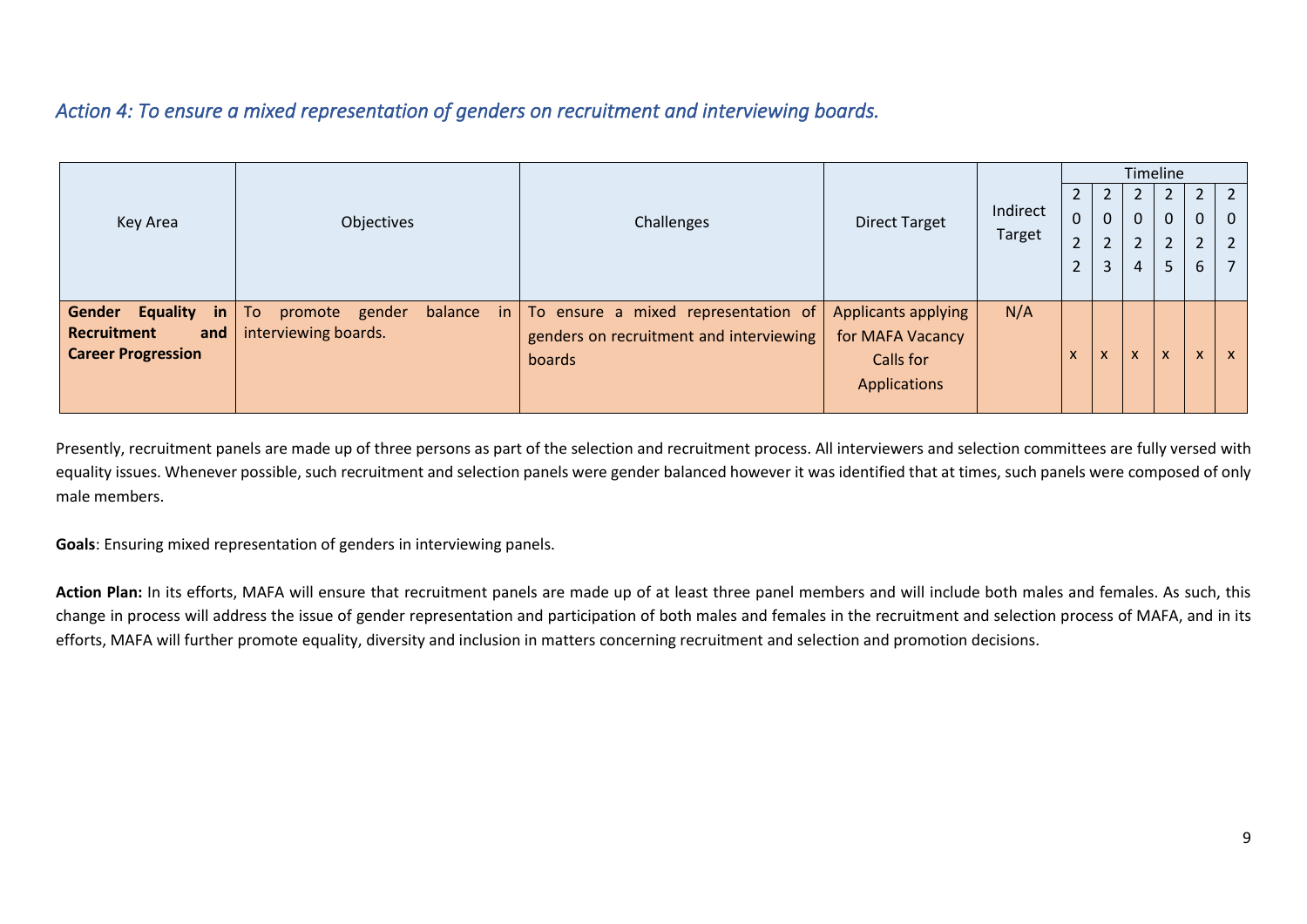#### *Action 5: Communication and implementation of gender sensitive content in all formal communication.*

| Objectives | Challenges    | <b>Direct Target</b>                                                                                                                | Indirect                                         | $2^{\circ}$<br>$\mathbf 0$ | 0          |                                | $\mathbf{0}$   | $\mathbf{0}$   | $\sqrt{2}$<br>$\mathbf{0}$ |
|------------|---------------|-------------------------------------------------------------------------------------------------------------------------------------|--------------------------------------------------|----------------------------|------------|--------------------------------|----------------|----------------|----------------------------|
|            |               |                                                                                                                                     |                                                  | $\overline{2}$             |            | <sup>1</sup>                   | $\overline{2}$ | $\overline{2}$ | $\overline{2}$             |
|            |               |                                                                                                                                     |                                                  | $\overline{2}$             |            |                                | 5              | 6              | $\overline{7}$             |
|            |               |                                                                                                                                     |                                                  |                            |            |                                |                |                |                            |
|            |               |                                                                                                                                     |                                                  |                            |            |                                |                |                |                            |
|            |               |                                                                                                                                     |                                                  | X                          | $\sqrt{ }$ | $\overline{ }$<br>$\mathbf{v}$ | $\mathsf{x}$   | X              | X                          |
|            |               |                                                                                                                                     |                                                  |                            |            |                                |                |                |                            |
|            |               |                                                                                                                                     |                                                  |                            |            |                                |                |                |                            |
|            | communication | To promote inclusivity and address<br>gender sensitive content in all formal<br>gender issues through training and<br>communication | All staff<br>Communication and implementation of | Target<br>N/A              |            |                                |                |                | Timeline                   |

<span id="page-11-0"></span>Although MAFA already makes use of gendered pronouns such as 'he/she' in its official documents, such pronouns are generally drafted in the traditional order of 'he' before 'she', therefore placing more importance on the male gender rather than the female gender. Furthermore, MAFA recognises that such language might not be gender inclusive, as it conforms to the binary gender system. In view of this, MAFA recognises that the additional use of inclusive pronouns such as 'they/them', will ensure that non-binary persons are not excluded and that all its staff members are addressed through language as persons of equal value, dignity, integrity, and respect.

**Goals:** To be more inclusive on the basis of gender through the use of gender sensitive communication.

**Action Plan:** To amend any gender sensitive content in all MAFA formal communications.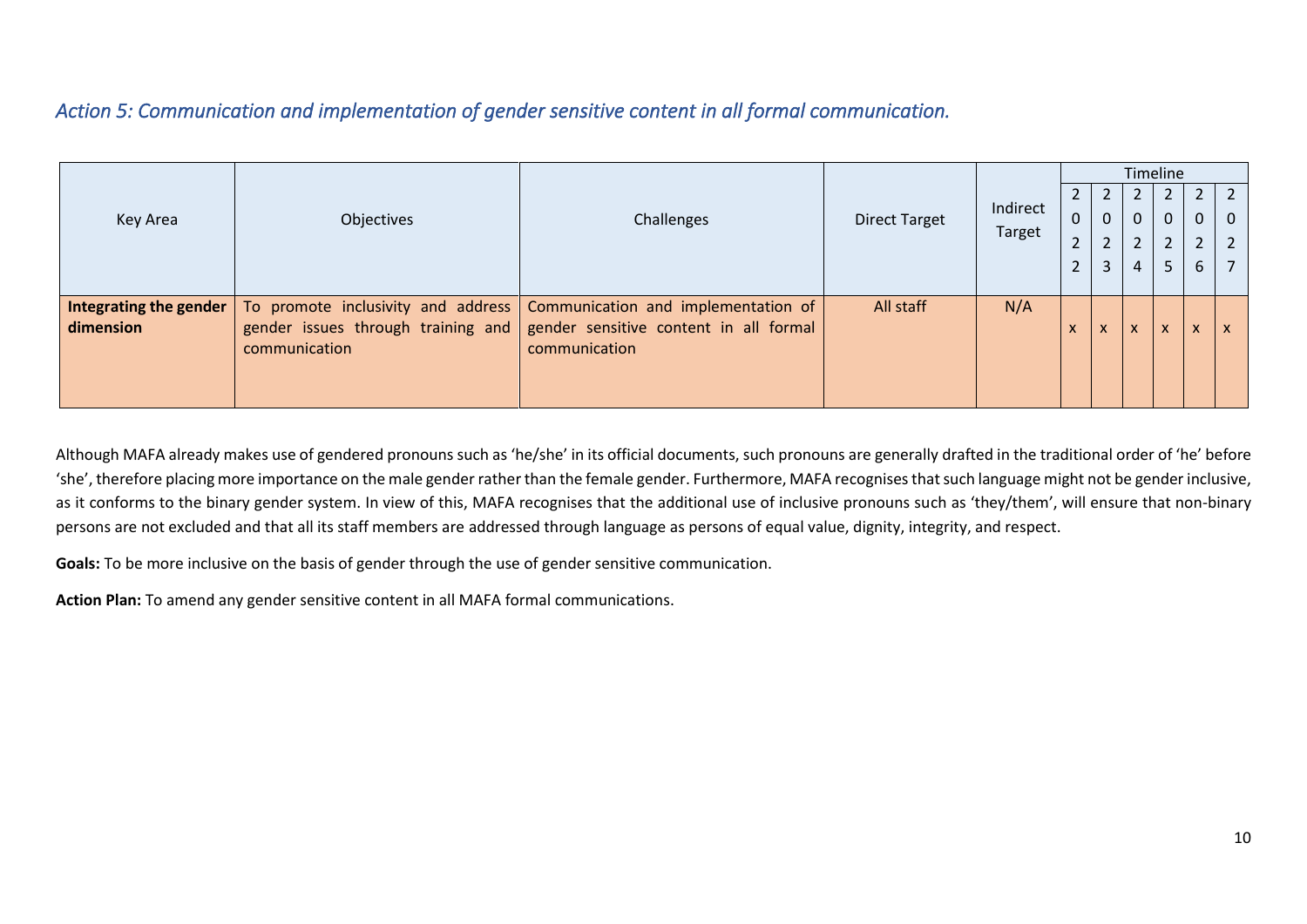*Action 6: To extend the possibility of teleworking and/or remote working for all staff members irrespective of gender and/or family responsibilities.* 

|                              |                                   |                                          |               |                        |              |                |   | Timeline     |              |          |
|------------------------------|-----------------------------------|------------------------------------------|---------------|------------------------|--------------|----------------|---|--------------|--------------|----------|
|                              |                                   |                                          | <b>Direct</b> |                        |              |                |   |              |              |          |
| Key Area                     | Objectives                        | Challenges                               | Target        | <b>Indirect Target</b> |              | $\mathbf 0$    | 0 | $\mathbf 0$  | $\Omega$     | $\Omega$ |
|                              |                                   |                                          |               |                        | $\epsilon$   |                | 2 | ົາ           | $\mathbf{D}$ |          |
|                              |                                   |                                          |               |                        | $\epsilon$   | $\overline{3}$ | 4 |              | 6            |          |
| <b>Work-life Balance and</b> | To promote and implement measures | To extend the possibility of teleworking | All staff     | <b>Family members</b>  |              |                |   |              |              |          |
| organisational culture       | that aim at improving the balance | and/or remote working for all staff      | whose         | of Ministry's          | $\mathsf{x}$ | X              | X | $\mathsf{x}$ | $\mathsf{x}$ |          |
|                              | between work and personal life    | members irrespective of gender and/or    | tasks can     | employees              |              |                |   |              |              |          |
|                              |                                   | family responsibilities                  | be            |                        |              |                |   |              |              |          |
|                              |                                   |                                          | performed     |                        |              |                |   |              |              |          |
|                              |                                   |                                          | remotely      |                        |              |                |   |              |              |          |

<span id="page-12-0"></span>MAFA already follows centrally published teleworking / remote working policies which enable office employees to enter into a voluntary agreement with MAFA wherein work which is normally performed at the employer's premises, is carried out from home on a regular basis. It was identified that the telework policy was only being extended to a particular segment of staff. The implementation of the Remote Working Policy will be adopted where duties can be performed remotely without impacting the operating performance of the employee.

**Goals:** Continue adopting an internal procedure for remote working which allows all eligible staff members to benefit from it.

**Action Plan:** MAFA is set to improve and enhance modern workplaces and increase employee flexibility and considering the lessons learned during the COVID pandemic, MAFA will extend the opportunity of teleworking and remote working to all its eligible members of staff in an effort to increase employee flexibility and provide a better balance between work and family life.

Subject to the completion of the probationary period and training, those employees applying for telework must be able to perform their tasks and duties remotely and will be permitted to apply for a maximum of ninety percent (90%) of their contracted hours to be worked away from the office. This measure shall continue to be accessible throughout until April 2023 when teleworking will be phased out and replaced with remote working.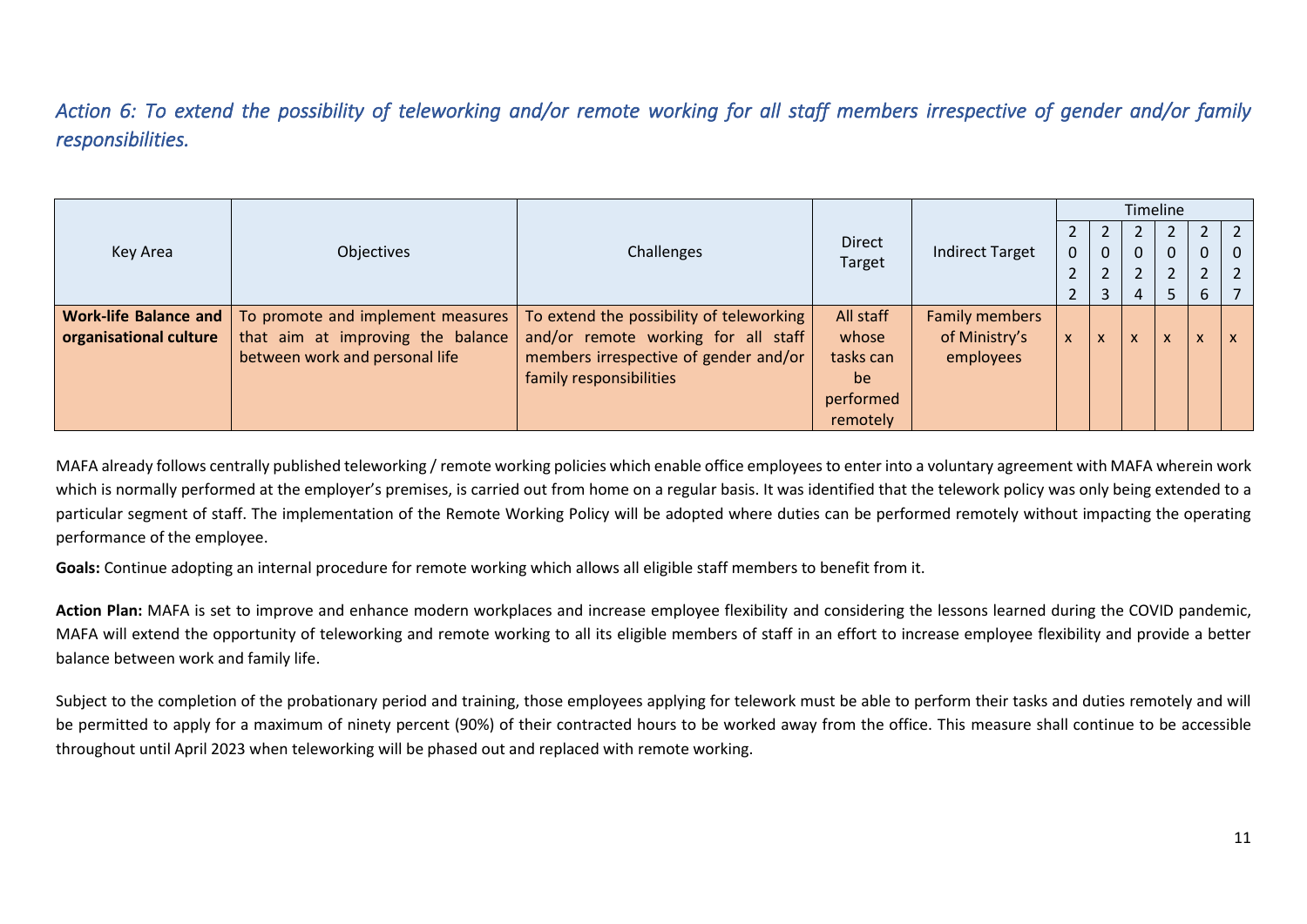*Action 7: Staff returning to work after availing themselves of parental leave, will have their service in grade reckoned for up to 12 months therefore their years in service will continue to accumulate in their favour when applying for career progression.* 

|                                 |                                  |                                            |                      |                 |              |          |                | Timeline       |                           |              |
|---------------------------------|----------------------------------|--------------------------------------------|----------------------|-----------------|--------------|----------|----------------|----------------|---------------------------|--------------|
|                                 |                                  |                                            |                      |                 |              |          |                |                |                           |              |
| <b>Key Area</b>                 | Objectives                       | Challenges                                 | <b>Direct Target</b> | Indirect        | $\mathbf{0}$ | $\Omega$ | $\mathbf{0}$   | $\mathbf 0$    | $\mathbf 0$               | $\mathbf{0}$ |
|                                 |                                  |                                            |                      | Target          | ີ            |          | $\overline{2}$ | $\overline{2}$ | $\overline{2}$            |              |
|                                 |                                  |                                            |                      |                 |              | 3        | 4              | 5              | 6                         |              |
|                                 |                                  |                                            |                      |                 |              |          |                |                |                           |              |
| Gender<br><b>Equality</b><br>in | To promote processes to support  | Staff returning to work after availing     | All staff            | <b>Families</b> |              |          |                |                |                           |              |
| Recruitment<br>and              | gender sensitive recruitment and | themselves of parental leave, will have    |                      | of staff        |              |          |                |                |                           |              |
| <b>Career Progression</b>       | career progression opportunities | their service in grade reckoned for up to  |                      |                 |              | X        | $\mathsf{x}$   | $\mathsf{x}$   | $\boldsymbol{\mathsf{x}}$ | $\mathsf{x}$ |
|                                 |                                  | 12 months therefore their years in service |                      |                 |              |          |                |                |                           |              |
|                                 |                                  | will continue to accumulate in their       |                      |                 |              |          |                |                |                           |              |
|                                 |                                  | favour                                     |                      |                 |              |          |                |                |                           |              |
|                                 |                                  |                                            |                      |                 |              |          |                |                |                           |              |

<span id="page-13-0"></span>MAFA offers an array of measures to better support the work-life balance of its employees. Parental leave is an unpaid entitlement and is applicable to employees on the grounds of birth, adoption, legal custody, and foster care of children who are under ten (10) years of age. Applicants must have completed their probationary period and may utilise parental leave in aggregates of four (4) month, six (6) month, nine (9) month periods or the maximum of twelve (12) months. Clause 3.10.2 of the Manual in Resourcing Policies and Procedures establishes that where the full one-year parental leave entitlement is availed of, the officer shall be considered to have availed of the one-year reckonable leave period for family-friendly measures.

**Goals**: To provide a better opportunity for career progression.

**Action Plan:** In considering this matter and to further eradicate any barriers which might be hindering staff members from availing themselves of this measure, employees availing themselves of parental leave, shall continue to accumulate their service in grade in their favour when considering career progression. Such measure, which is normally availed of by female employees, will further support the role of females within MAFA.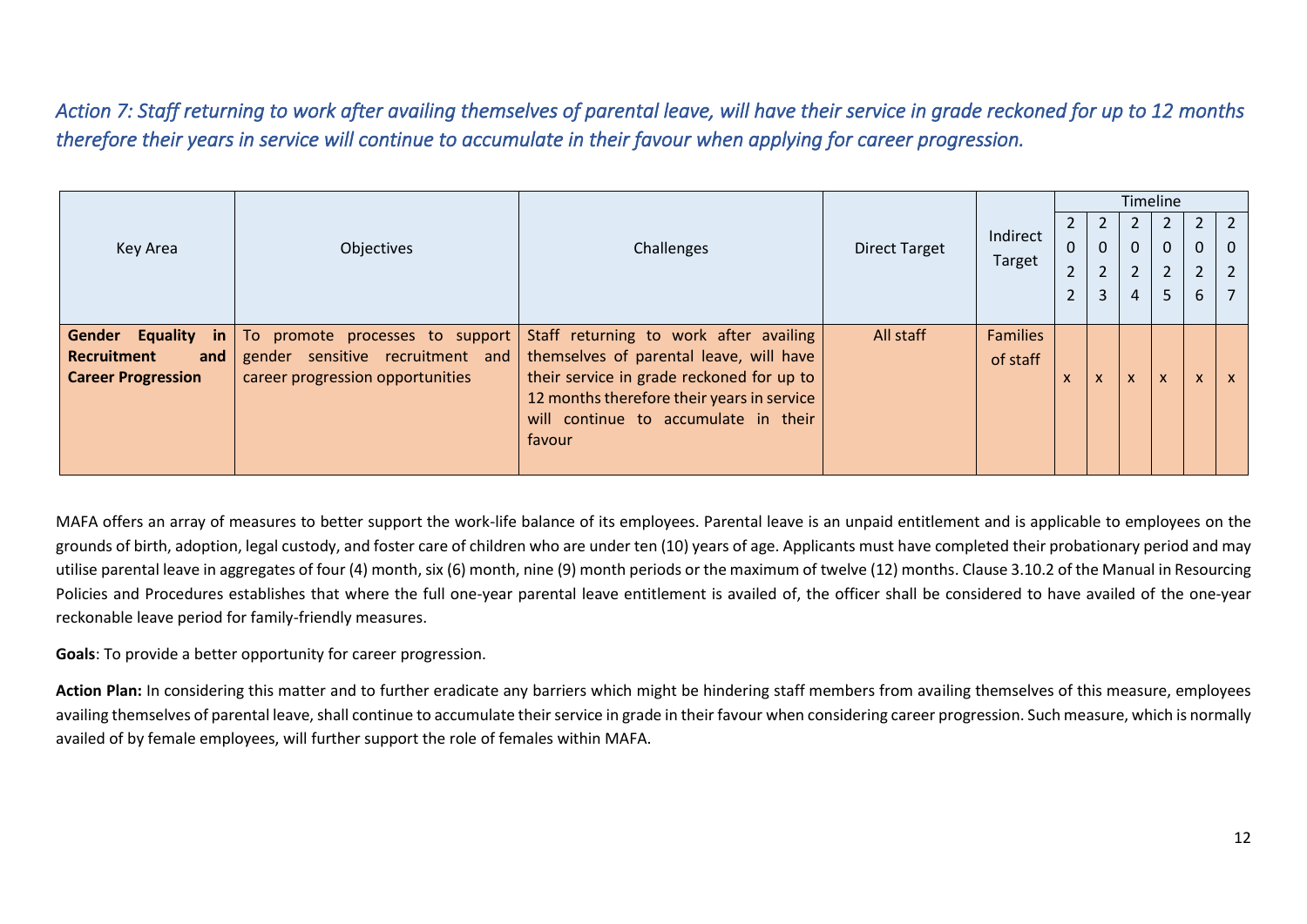*Action 8: Promote Public, Governmental and/or NGO gender-based violence, harassment and discrimination services to Ministry officers.* 

|                   |                                |                                                                                                             |                      |                |                                 |                | Timeline     |              |                |                 |
|-------------------|--------------------------------|-------------------------------------------------------------------------------------------------------------|----------------------|----------------|---------------------------------|----------------|--------------|--------------|----------------|-----------------|
|                   |                                |                                                                                                             |                      |                | $\mathbf{Z}$                    |                |              |              |                | $2 \mid 2 \mid$ |
| Key Area          | Objectives                     | Challenges                                                                                                  | <b>Direct Target</b> | Indirect       | $\mathbf 0$                     | 0              | $\Omega$     | $\mathbf{0}$ |                | 0   0           |
|                   |                                |                                                                                                             |                      | Target         | $\mathbf{\Omega}$<br>$\epsilon$ | $\overline{2}$ |              | ົາ           | $\overline{2}$ | $2^{\circ}$     |
|                   |                                |                                                                                                             |                      |                |                                 | 3              |              |              | 6              |                 |
|                   |                                |                                                                                                             |                      |                |                                 |                |              |              |                |                 |
|                   |                                | <b>Gender-Based Violence,</b>   To empower staff to be aware and   To ensure that all Ministry officers are | All staff            | <b>Victims</b> |                                 |                |              |              |                |                 |
| harassment<br>and |                                | seek assistance for any gender-based   aware about and where to access all                                  |                      | family         | $\mathsf{x}$                    | v.             | $\mathbf{A}$ |              |                |                 |
| discrimination    | violence,<br>harassment<br>and | available services related to gender-                                                                       |                      | members        |                                 |                |              |              |                |                 |
|                   | discrimination                 | violence,<br>harassment<br>based<br>and                                                                     |                      |                |                                 |                |              |              |                |                 |
|                   |                                | discrimination.                                                                                             |                      |                |                                 |                |              |              |                |                 |

MAFA, through the centrally People and Standards Division already has in place a policy that deals with a harassment and a bullying-free workplace. It provides a procedural framework to deal with cases of bullying and harassment at the workplace.

<span id="page-14-0"></span>**Goals:** Ensure that MAFA officers are empowered to be aware when to seek assistance for any gender-based violence, harassment and discrimination.

**Action Plan:** Promote Public, Governmental and/or NGO gender-based violence, harassment and discrimination services to Ministry officers.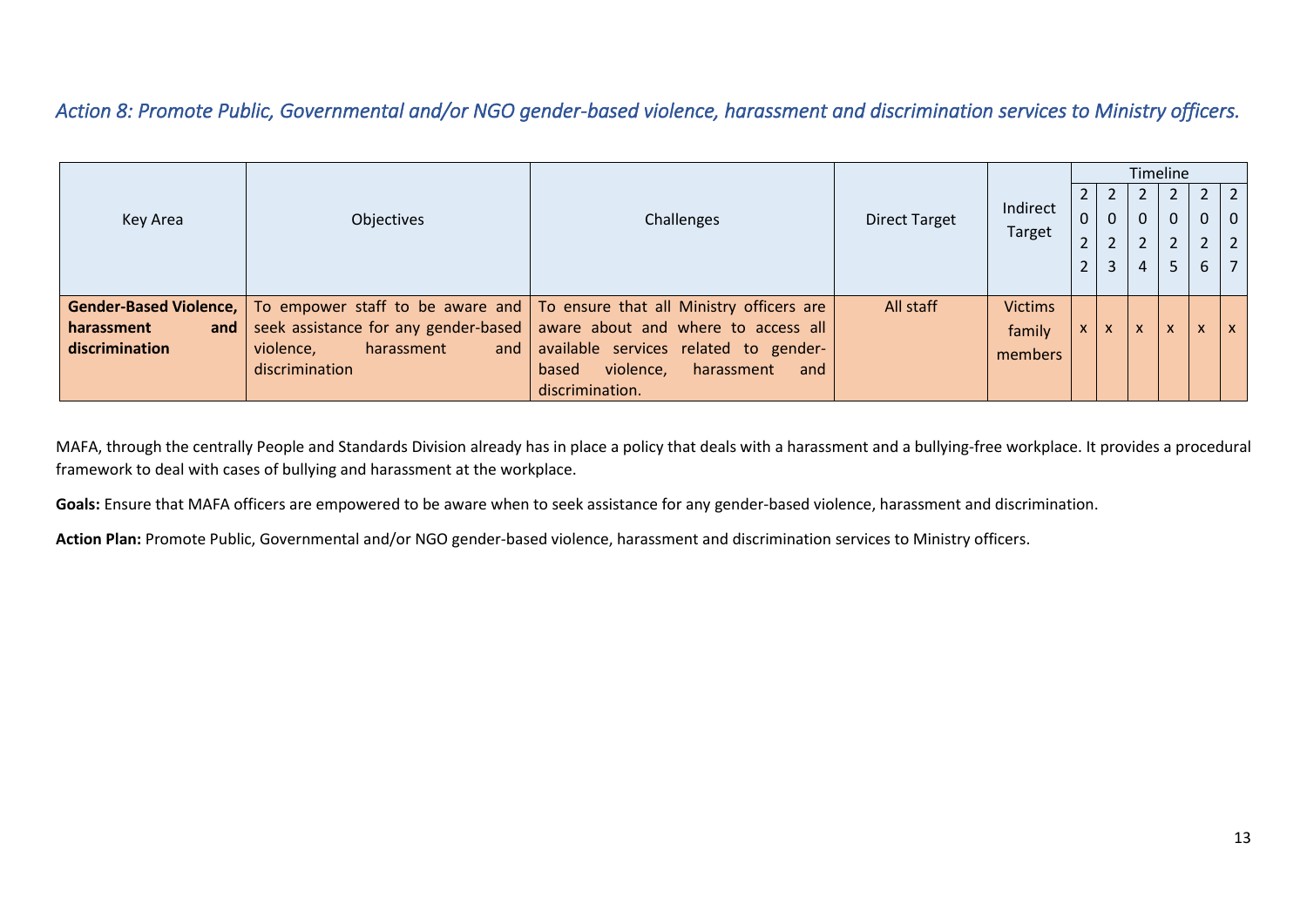*Action 9: To organize and/or attend gender equality, diversity and inclusion training and information talks by public service bodies, competent authorities, service providers and/or NGOs.* 

|                               |                                             |                                             |                      |          |                |                |                | Timeline       |                |                |
|-------------------------------|---------------------------------------------|---------------------------------------------|----------------------|----------|----------------|----------------|----------------|----------------|----------------|----------------|
|                               |                                             |                                             |                      |          |                |                |                | $\overline{2}$ | $2^{\circ}$    | $\overline{2}$ |
| Key Area                      | Objectives                                  | Challenges                                  | <b>Direct Target</b> | Indirect | $\overline{0}$ | $\mathbf{0}$   | $\Omega$       | $\mathbf 0$    | 0              | $\overline{0}$ |
|                               |                                             |                                             |                      | Target   | $\overline{2}$ | $\overline{2}$ | $\overline{2}$ | $\overline{2}$ | $\overline{2}$ | $\overline{2}$ |
|                               |                                             |                                             |                      |          | $\overline{2}$ | 3              | 4              | 5              | 6              | $\overline{7}$ |
|                               |                                             |                                             |                      |          |                |                |                |                |                |                |
| <b>Empowering</b><br>the      | Improving the Ministry officers' skills     | Organize and/or encourage<br>Ministry       | <b>MAFA Officers</b> | Family   |                |                |                |                |                |                |
| Ministry's<br><b>Officers</b> | set and achieving a higher sense of $\vert$ | officers to attend gender equality,         |                      | members  | $\mathsf{x}$   | X.             | $\mathsf{x}$   | $\mathsf{x}$   |                | $\mathsf{x}$   |
| gender<br>equality, $ $       | respect, acceptance and tolerance           | diversity and inclusion training, and       |                      |          |                |                |                |                |                |                |
| diversity<br>and inclusion    | towards diversity within the Ministry.      | information talks by public service bodies, |                      | General  |                |                |                |                |                |                |
| skills set                    |                                             | competent authorities, service providers    |                      | Public   |                |                |                |                |                |                |
|                               |                                             | and/or NGOs through which MAFA Line         |                      |          |                |                |                |                |                |                |
|                               |                                             | Departments can train their employees       |                      |          |                |                |                |                |                |                |
|                               |                                             | on what is and isn't acceptable in the      |                      |          |                |                |                |                |                |                |
|                               |                                             | workplace.                                  |                      |          |                |                |                |                |                |                |

<span id="page-15-0"></span>The successful implementation of the GEP depends on the direction set by the Ministry's top management officers in organizing and/or encouraging their officers in attending gender equality, diversity and inclusion training, and information talks in the ultimate aim of improving the Ministry officers' skills set and achieving a higher sense of acceptance, tolerance towards diversity within the Ministry.

Goals: Improving the Ministry officers' skills set and achieving a higher sense of respect, acceptance and tolerance towards diversity within the Ministry.

Action Plan: MAFA Line Departments and Agencies management are encouraged to organize and /or facilitate their officers' attendance to gender equality, diversity and inclusion related training and information talks by public service bodies, competent authorities, service providers and/or NGOs.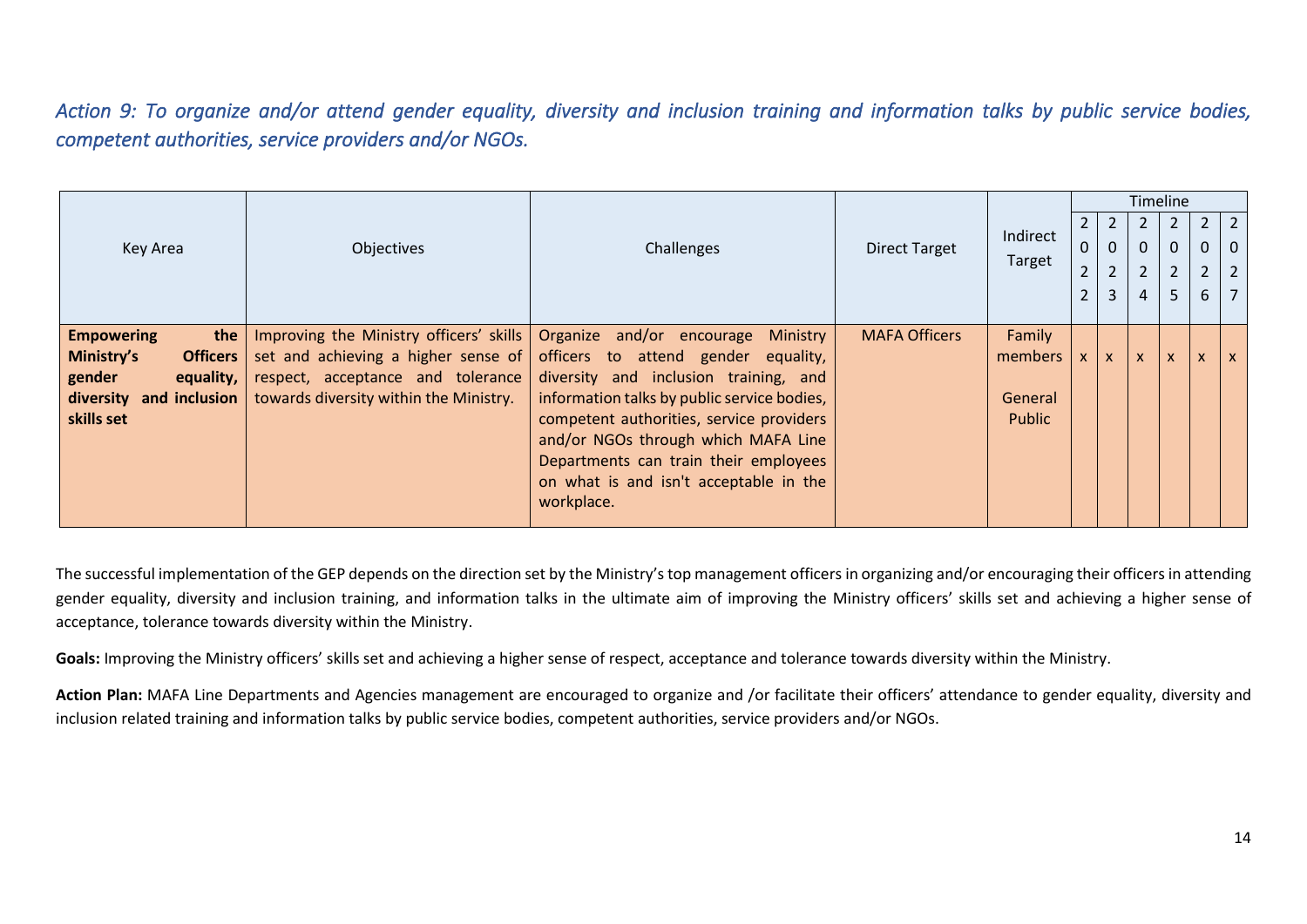### *Action 10: Address gender stereotyping in the agriculture and fisheries sectors.*

|                        |                                   |                                             |                      |               |                |   | Timeline      |              |              |                 |
|------------------------|-----------------------------------|---------------------------------------------|----------------------|---------------|----------------|---|---------------|--------------|--------------|-----------------|
|                        |                                   |                                             |                      |               |                |   |               |              |              | $2 \mid 2 \mid$ |
| Key Area               | Objectives                        | Challenges                                  | <b>Direct Target</b> | Indirect      | $\mathbf 0$    | 0 | 0             | $\mathbf{0}$ | $\mathbf{0}$ | $ 0\rangle$     |
|                        |                                   |                                             |                      | <b>Target</b> | $\overline{2}$ | ำ | $\mathcal{D}$ | $\mathbf{r}$ | C.           | $\vert 2 \vert$ |
|                        |                                   |                                             |                      |               | $\overline{2}$ | 3 | 4             | 5            | 6            | $\overline{7}$  |
|                        |                                   |                                             |                      |               |                |   |               |              |              |                 |
| Integrating the gender | To address gender stereotyping in | and<br>To<br>promote<br>female<br>farmers   | Female agrifood      | General       |                |   |               |              |              |                 |
| dimension              | agriculture and fisheries sectors | fishermen in order to address the public's  | producers            | <b>Public</b> | $\mathsf{x}$   | X | $\mathbf{v}$  |              | $\mathsf{x}$ | $\mathsf{X}$    |
|                        |                                   | stereotyping in<br>the<br>perception<br>and |                      |               |                |   |               |              |              |                 |
|                        |                                   | agrifood industry.                          |                      |               |                |   |               |              |              |                 |

Presently, in view that the agriculture and fisheries sectors are mostly male dominated sectors, a gender stereotype that the agriculture and fisheries sectors are just for males does exist. Through this action, the Ministry intends to promote the already existing female farmers and fishermen while showcasing that females are also capable in performing the tasks and delivering the same expected results in these sectors as males.

<span id="page-16-0"></span>Goals: Addressing gender stereotyping in agriculture and fisheries sectors by promoting female farmers and fishers in Ministry's promotional material and campaigns.

**Action Plan:** Promoting female farmers and fishers in Ministry's promotional material and campaigns.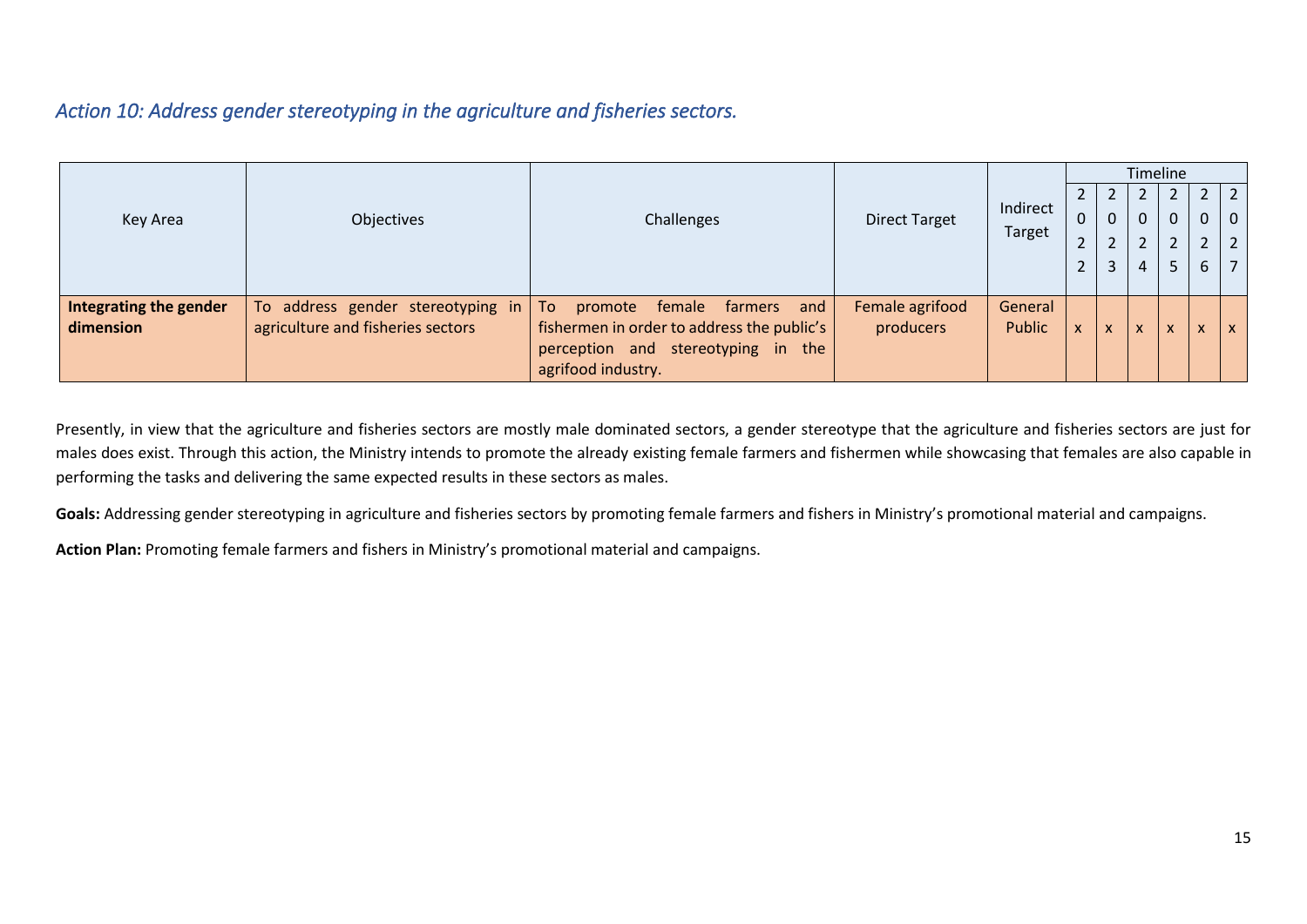# *Action 11: Tying supervisors' performance bonuses to diversity and inclusion objectives, and the implementation of this GEP.*

|                           |                                          |                                            |                             |                 |                |                |                | Timeline       |                           |                |
|---------------------------|------------------------------------------|--------------------------------------------|-----------------------------|-----------------|----------------|----------------|----------------|----------------|---------------------------|----------------|
|                           |                                          |                                            |                             |                 |                | 2              |                |                |                           | 2 <sup>1</sup> |
| Key Area                  | Objectives                               | Challenges                                 | <b>Direct Target</b>        | Indirect        | $\overline{0}$ | $\Omega$       | 0              | 0              |                           | $\overline{0}$ |
|                           |                                          |                                            |                             | Target          | $\overline{2}$ | $\overline{2}$ | $\overline{2}$ | $\overline{2}$ | $2^{\circ}$               | $\overline{2}$ |
|                           |                                          |                                            |                             |                 | $\overline{2}$ | 3              | 4              | 5.             | 6                         |                |
|                           |                                          |                                            |                             |                 |                |                |                |                |                           |                |
| <b>GEP Implementation</b> | To ensure the inclusion of diversity and | Ministry Management officers (CEOs,        | Ministry                    | <b>MAFA</b>     |                |                |                |                |                           |                |
|                           | inclusion<br>objectives<br>the<br>and    | DGs, Directors and Assistant Directors)    | Management                  | <b>Officers</b> | <b>X</b>       | $\mathsf{x}$   | X              | X              | $\boldsymbol{\mathsf{x}}$ | X              |
|                           | implementation of this Gender            | are encouraged to include diversity and    | Officers (CEOs,             |                 |                |                |                |                |                           |                |
|                           | Equality Plan across all Ministry Line   | inclusion objectives and any actions       | DGs, Directors and          |                 |                |                |                |                |                           |                |
|                           | Departments and Agencies falling         | identified in this Gender Equality Plan in | <b>Assistant Directors)</b> |                 |                |                |                |                |                           |                |
|                           | under the Ministry's remit.              | their Annual Performance Plans on which    |                             |                 |                |                |                |                |                           |                |
|                           |                                          | their performance bonus rating is          |                             |                 |                |                |                |                |                           |                |
|                           |                                          | assessed.                                  |                             |                 |                |                |                |                |                           |                |

<span id="page-17-0"></span>The introduction and successful implementation of the GEP depends on the direction set by the Ministry's top management officers.

Goals: Ensure that the Ministry's Management Officers take ownership and ensure the inclusion of diversity and inclusion objectives and the implementation of this Gender Equality Plan within the Ministry's Line Departments and Agencies.

Action Plan: Ministry Management officers (CEOs, DGs, Directors and Assistant Directors) are encouraged to include diversity and inclusion objectives and any actions identified in this Gender Equality Plan in their Annual Performance Plans on which their performance bonus rating is assess.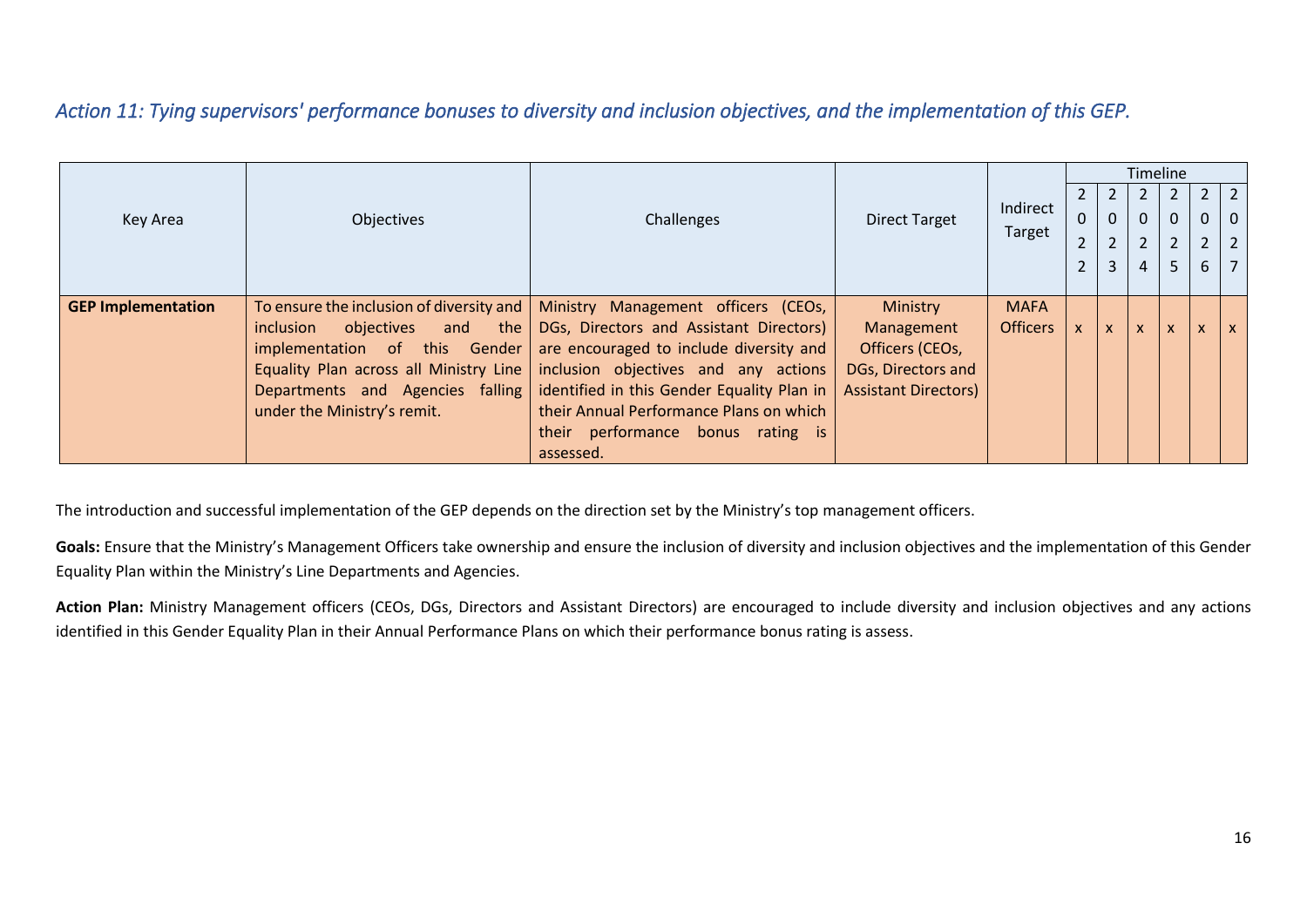# <span id="page-18-0"></span>1.4 Data Collection and Monitoring

For the purpose of this GEP, the data in relation to each action shall be collected and monitored as follows:

• *Action 1: To set up a Gender Equality Action Group within the Ministry.*

During the first year of the GEP, each Line Department and/or Agency within the Ministry will appoint an officer to act as an Equality Officer. The selected officers will form the Gender Equality Action Group and will be responsible to monitor the GEP.

• *Action 2: Strive for all gender representation and/or Gender Equality on Ministry Government Boards and Appointed Bodies.*

The Gender Equality Action Group will collect the data on an annual basis by requesting records at the DCS and the Office of the Permanent Secretary.

• *Action 3: Increase nomination of female Ministry officers for ownership of budget, simplification, additional, electoral manifesto measures, and project leadership of EU funded projects.*

The Gender Equality Action Group will collect the data on annual basis by requesting records through the officer responsible for the compilation of the monthly reporting of each measure in the Office of the Permanent Secretary.

Data regarding the EU funded projects can be collected through data already available within the PDPID.

• *Action 4: To ensure a mixed representation of genders on recruitment and interviewing boards.*

This measure can be implemented upon the appointment of recruitment selection boards by the DCS and the Permanent Secretary. The Gender Equality Action Group can request this readily available data to the DCS on an annual basis.

• *Action 5: Communication and implementation of gender sensitive content in all formal communication.*

The Gender Equality Action Group will collect the data on an annual basis by requesting all Ministry Line Departments and Agencies to provide the list of official documentation amended during the previous particular calendar year.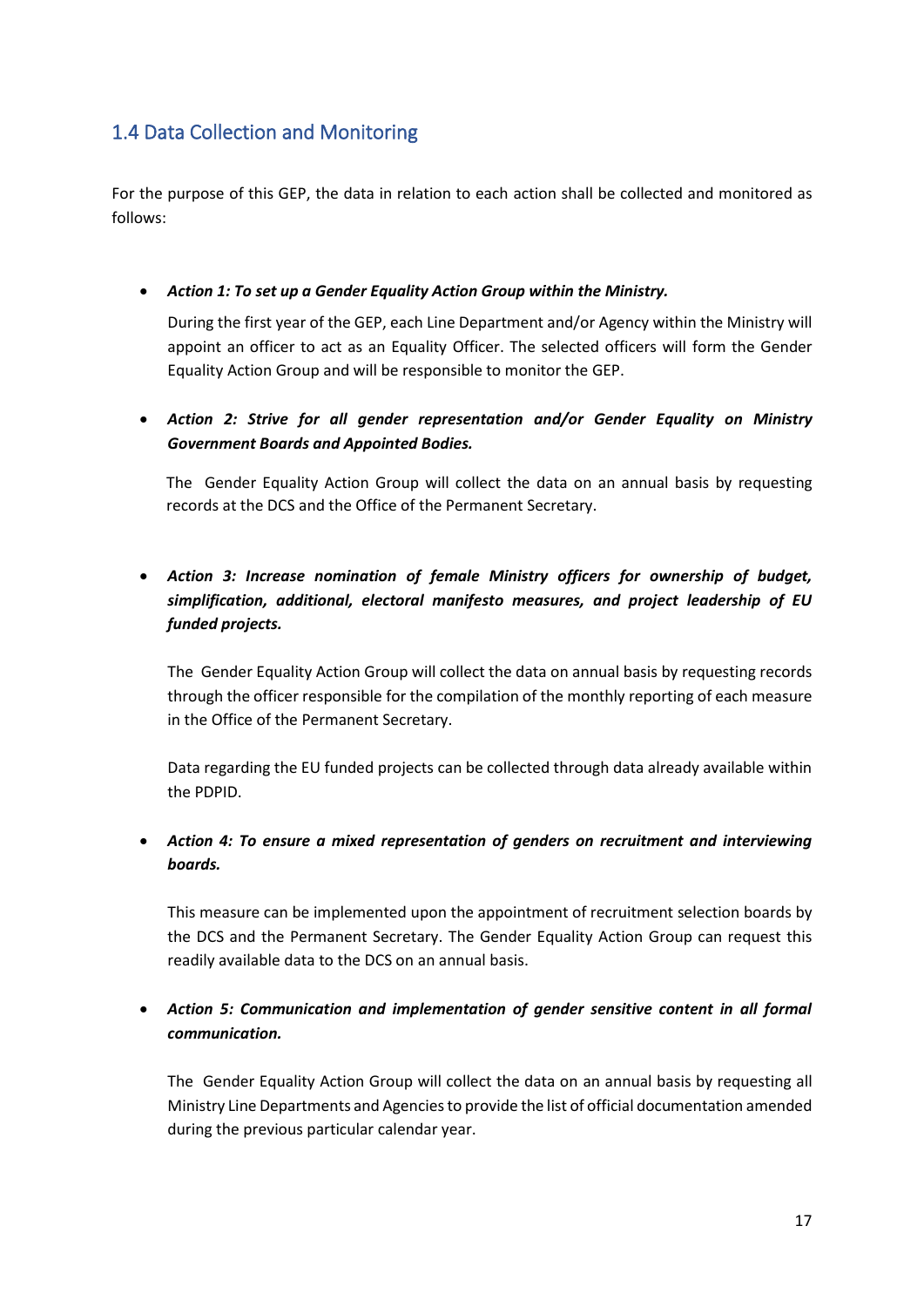- *Action 6: To extend the possibility of teleworking and/or remote working for all staff members irrespective of gender and/or family responsibilities.* Data is collected by the DCS upon application and the Gender Equality Action Group can request this readily available data to the DCS on an annual basis.
- *Action 7: Staff returning to work after availing themselves of parental leave, will have their service in grade reckoned for up to 12 months therefore their years in service will continue to accumulate in their favour when applying for career progression.*

Data is collected by the DCS upon application and the Gender Equality Action Group can request this readily available data to the DCS on an annual basis.

• *Action 8: Promote Public, Governmental and/or NGO gender-based violence, harassment and discrimination services to Ministry officers* 

Data for this action can be collected by the Gender Equality Action Group on an annual basis through;

- 1. The number of Ministry circulars issued by the Ministry Registry within the DCS,
- 2. Training sessions organized by each Line Department / Agency and
- 3. The number of Ministry activities such as AGRIFAIR and *L-Imnarja,* in which Public/Governmental bodies and NGOs participated in through the Events and Promotion Unit (EPU).
- *Action 9: To organize and/or attend gender equality, diversity and inclusion training and information talks by public service bodies, competent authorities, service providers and/or NGOs.*

The Gender Equality Action Group can request this data from each Ministry's Line Department and Agencies on an annual basis.

• *Action 10: Address gender stereotyping in the agriculture and fisheries sectors.*

.

Data and information about content and costs about any Ministry publicity campaign is collected by the EPU and the Gender Equality Action Group can request this readily available data to the EPU on an annual basis.

• *Action 11: Tying supervisors' performance bonuses to diversity and inclusion objectives, and the implementation of this GEP.*

This measure can be implemented during the annual submission of Performance Plans to the Office of the Permanent Secretary. The Gender Equality Action Group can request performance plans through the Office of the Permanent Secretary on an annual basis subject to all necessary data protection permissions required.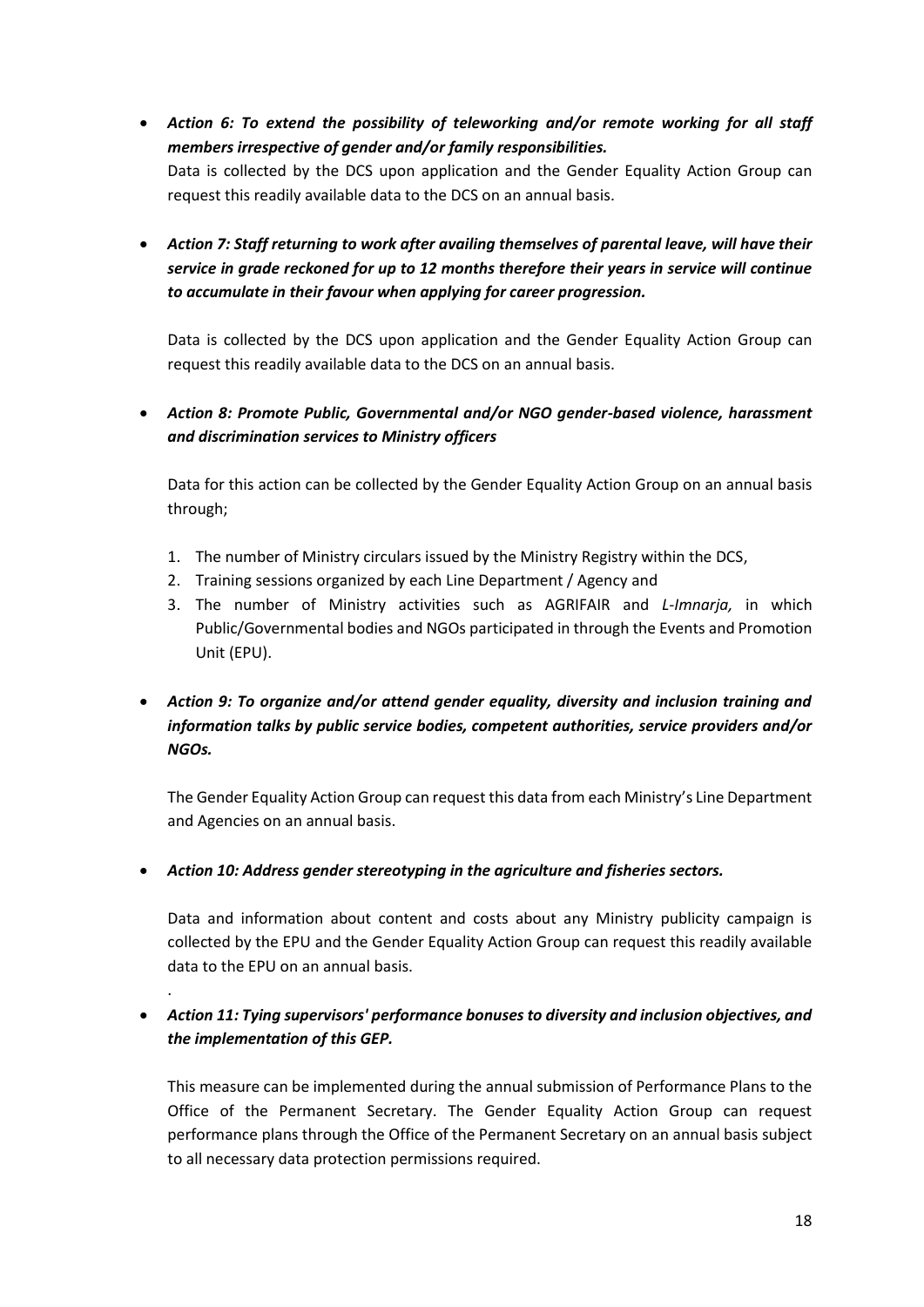#### <span id="page-20-0"></span>1.5 Reporting

The challenges and actions identified in section 1.3, through data collected as explained in section 1.4 will enable the Gender Equality Action Group to compile an annual Gender Equality Progress Report to be submitted to the Office of the Permanent Secretary by not later than the end of March of each following year.